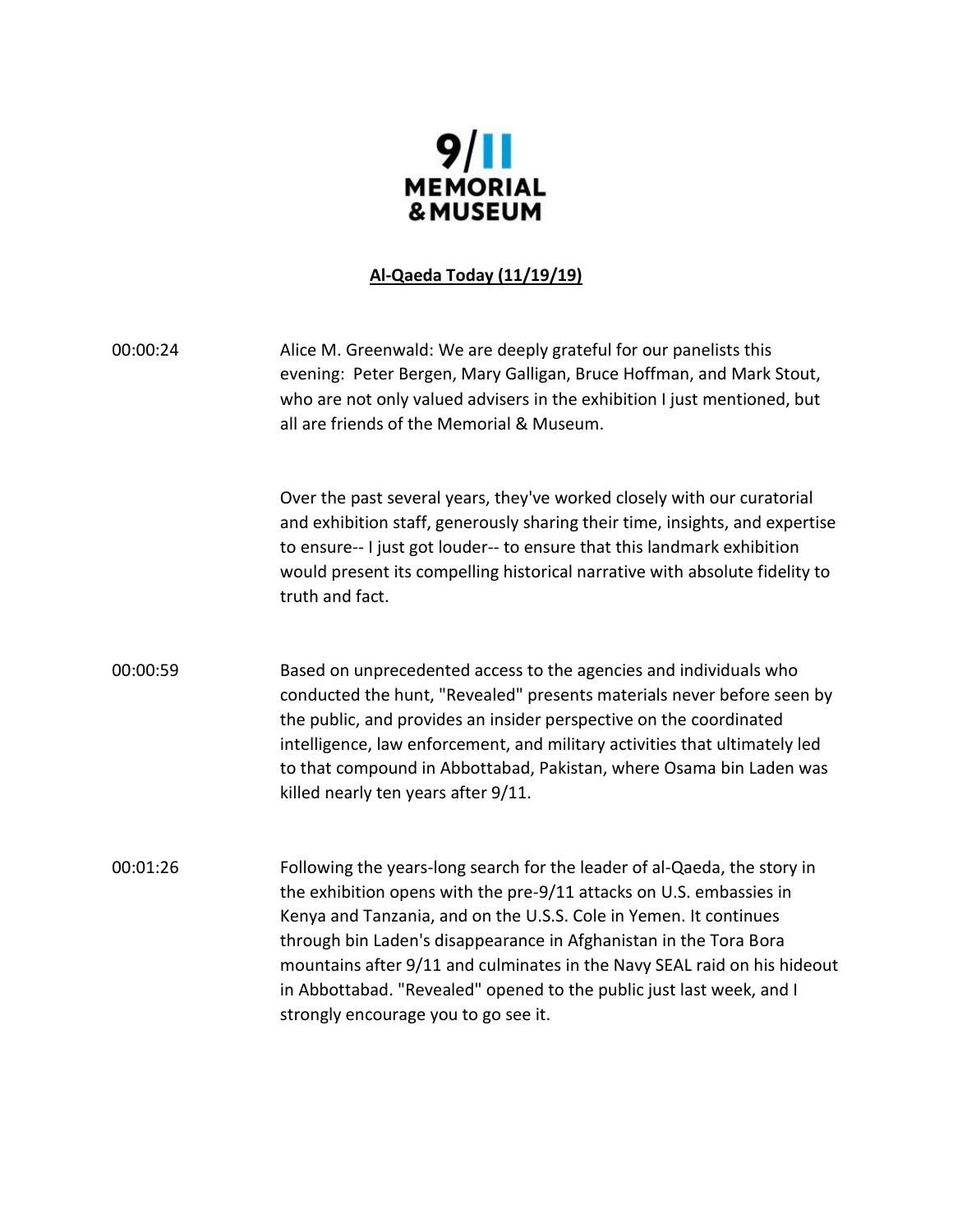| 00:01:56 | We all think we know this story. We certainly know how it ended, but I    |
|----------|---------------------------------------------------------------------------|
|          | can assure you, learning what it took to get there will astonish you. For |
|          | the duration of the exhibition, the museum will be presenting public      |
|          | programs to complement and further explore the themes and ideas           |
|          | presented in "Revealed." This evening, our advisers are gracing us with   |
|          | another favor by participating in this program, which will examine the    |
|          | current status of al-Qaeda within the context of the wider jihadist       |
|          | movement.                                                                 |

- 00:02:29 Unlike ISIS, whose strategy has been to dominate the headlines and attract as many followers as possible, al-Qaeda is understood to be playing a long game. Earlier this year, the U.S. State Department declared al-Qaeda to be as great a threat to the U.S. as it has ever been, and some experts have speculated that what hurts ISIS, such as the recent death of its leader, Abu Bakr al-Baghdadi, may in turn help al-Qaeda. We'll certainly learn more about that tonight.
- 00:03:00 I would like to begin by introducing our panelists, and you'll forgive me, we have four very accomplished people, and they deserve all of the biographical information I can provide. So, among other accolades, Peter Bergen is considered one of the nation's leading authorities on al-Qaeda.
- 00:03:18 In 1997, he produced the first television interview with Osama bin Laden. That interview, which aired on CNN, marked the first time that bin Laden openly declared war against the United States to a Western audience. Peter wears many hats. He's a journalist, a documentary film producer, vice president for Global Studies and Fellows at the think tank New America, a national security analyst for CNN, and professor of practice in the School of Politics and Global Studies at Arizona State University, where he also co-directs the Center on the Future of War.
- 00:03:57 When he's not doing all of that, somehow, he finds time to write highly acclaimed books. He is the author or editor of seven books, three of which were "New York Times" bestsellers, and four of which were named among the best nonfiction books of the year by "The Washington Post." In addition, documentaries based on his books have been nominated for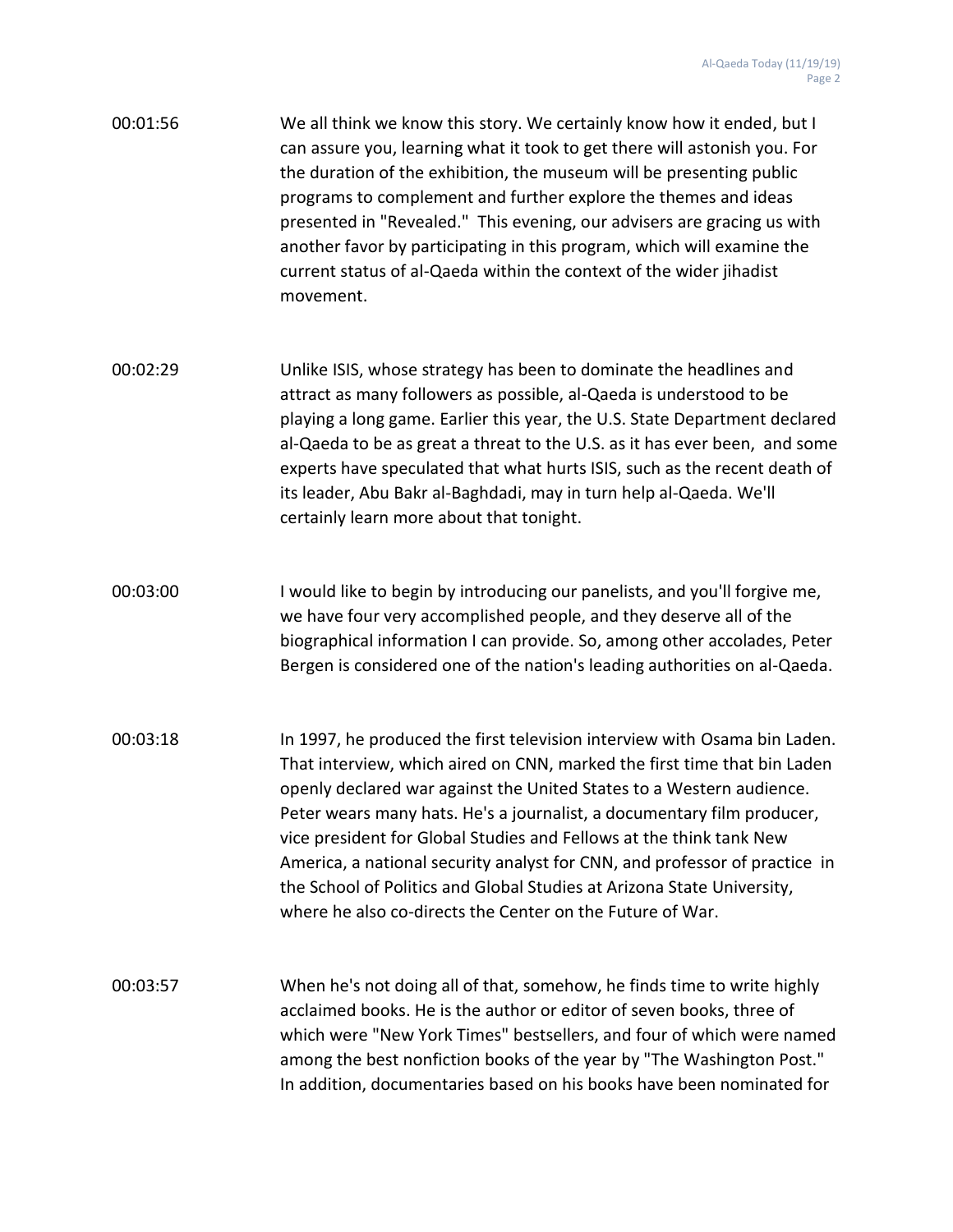two Emmys and also won the Emmy for best documentary. And that's just our first person.

(laughter)

00:04:28 Alice M. Greenwald: Our next guest is Mary Galligan, whose service at the FBI spanned 25 years. Initially, she was assigned to the New York division, where she handled terrorism investigations and intelligence gathering. In 1998, Mary traveled to Tanzania to work on the U.S. Embassy bombing case, and subsequently was one of the on-scene commanders in Yemen to investigate the October 2000 attack on the U.S.S. Cole.

00:04:55 After the September 11, 2001, terrorist attacks, she supervised PENTTBOM, the FBI's investigation of the attacks. She reported to FBI headquarters and oversaw the entire investigation and a team of 75 people. In this role, she briefed the FBI director, the Senate and House intelligence committees, the 9/11 Commission and its staff, members of the National Security Council, the media, the U.S. military, and families of 9/11 victims. She knows very little about the subject matter.

(laughter)

00:05:30 Alice M. Greenwald: In July 2010, then-director Robert S. Mueller III- we've never heard of him, either-- named Mary the first female special agent in charge of Cyber/Special Operations for the FBI's New York division. She retired from the bureau in 2013 and joined Deloitte and Touche, now known as Deloitte, as managing director of cyber risk services. We're thrilled that she's here.

> Dr. Bruce Hoffman, our third guest this evening, has been studying terrorism and insurgency for four decades. He is currently a professor at Georgetown University and the Shelby Cullom and Kathryn W. Davis Senior Fellow for counterterrorism and homeland security at the Council on Foreign Relations.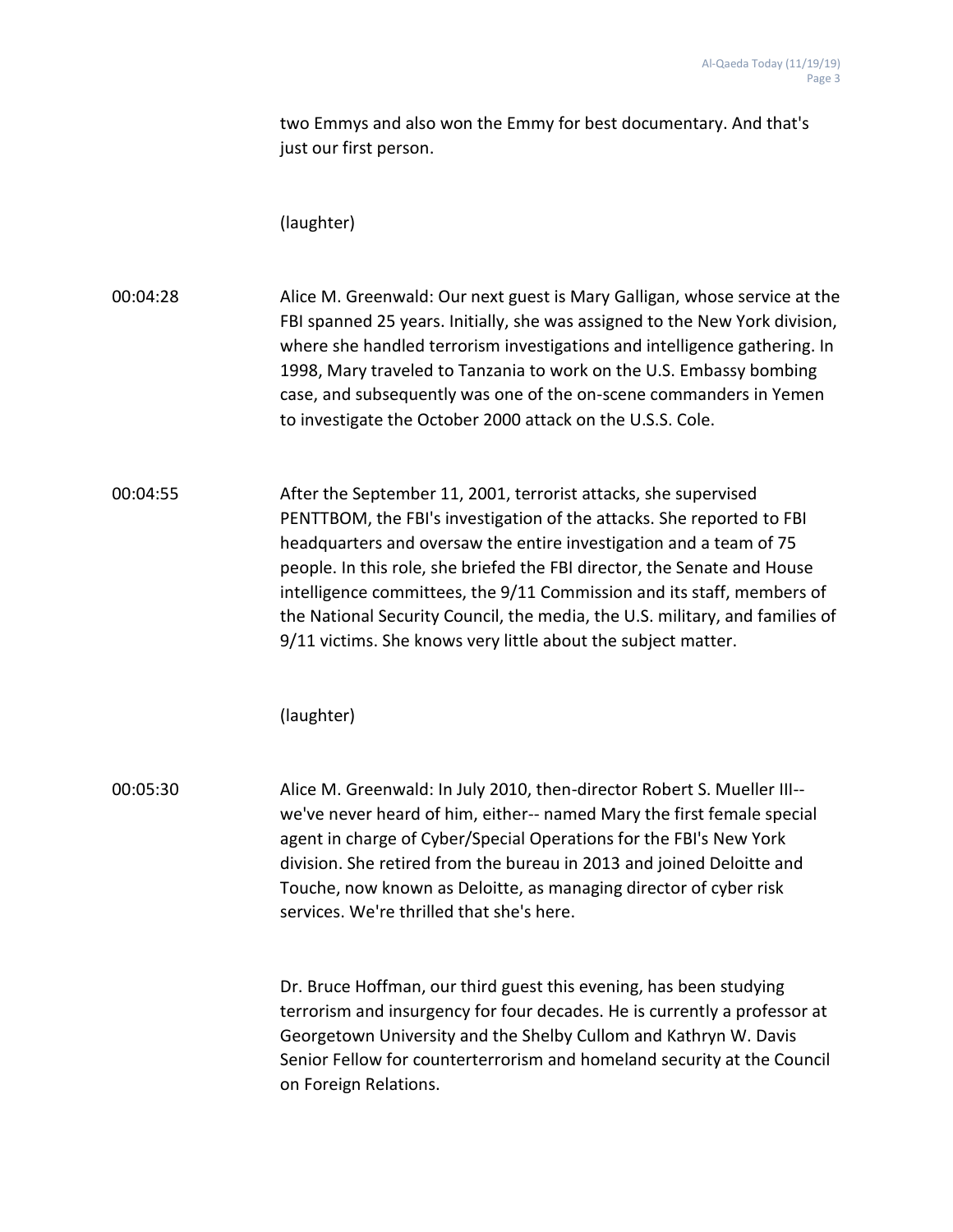00:06:12 In addition, Bruce serves as visiting professor of terrorism studies at St. Andrews University in Scotland, where he was also the founding director of the Center for the Study of Terrorism and Political Violence. He previously held the corporate chair in counterterrorism and counterinsurgency at the RAND Corporation, and was also director of RAND's Washington, DC, office and its vice president for external affairs. Appointed by the U.S. Congress to serve as a commissioner on the independent commission to review the FBI's post-9/11 response to terrorism and radicalization, otherwise known as the 9/11 Review Commission, Bruce was a lead author of the commission's final report.

00:06:54 He was scholar-in-residence for counterterrorism at the C.I.A. between 2004 and 2006; an adviser on counterterrorism to the Office of National Security Affairs, Coalition Provisional Authority in Baghdad in 2004; and from 2004 to 2005, was an adviser on counterinsurgency to the Strategy, Plans, and Analysis Office at Multinational Forces-Iraq headquarters, also in Baghdad. Do you believe we have these people as advisers? I mean, it's, it's stunning.

00:07:28 And finally, I get to welcome Mark Stout, Dr. Mark Stout, who, prior to entering academia, worked for 13 years as an intelligence analyst, first with the State Department's Bureau of Intelligence and Research and later with the C.I.A. He also worked at the Institute for Defense Analyses doing research for the U.S. Defense Department. Currently, Mark is a senior lecturer at Johns Hopkins University, where he also serves as program director of the M.A. in Global Security Studies. His research interests include American intelligence history, the history of military thought, terrorism, and irregular warfare.

00:08:08 Mark is the co-author or co-editor of several books and was lead author of "The Terrorist Perspectives Project: Strategic and Operational Views of Al Qaida and Associated Movements," published in 2008 by the Naval Institute Press. He is a senior editor at War on the Rocks and president of the North American Society for Intelligence History. And notably, before becoming an adviser to the 9/11 Memorial & Museum, he was the historian at the International Spy Museum in Washington, DC.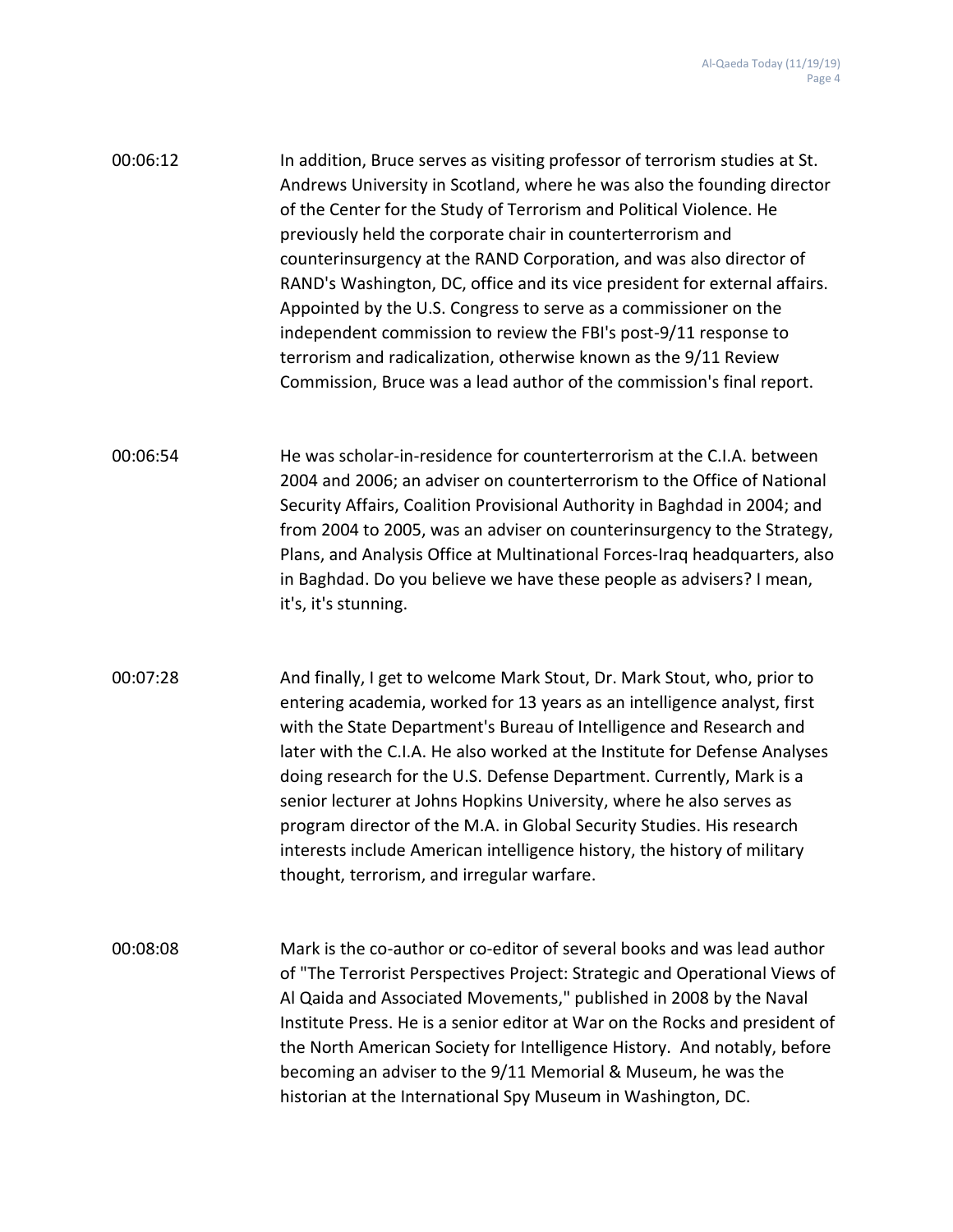| 00:08:42 | As must be evident, we are incredibly fortunate to have these three      |
|----------|--------------------------------------------------------------------------|
|          | esteemed panelists with us this evening, and I'd like to thank them once |
|          | again publicly for being so generous with their time and expertise and   |
|          | helping us deliver an exhibition of the quality and substance as we have |
|          | right now in "Revealed: The Hunt for bin Laden."                         |

00:09:02 With that, please join me in welcoming Peter Bergen, Mary Galligan, Bruce Hoffman, and Mark Stout in conversation with our executive vice president and deputy director for museum programs, and the project lead for "Revealed: The Hunt for bin Laden," Cliff Chanin.

(applause)

Clifford Chanin: Thank you very much, Alice. I think after all that, the only thing I could do is announce my retirement.

(laughter)

- 00:09:34 Clifford Chanin: You know, we're going to go a little bit inside the story of the exhibition, because Alice is right. It's really extraordinary to have had the expertise of these four folks here for three years as we developed the exhibition. And what's interesting, and I think the conversation tonight will reflect it, is, you know, we were talking about a particular point in time: the events that led to the raid in Abbottabad.
- 00:09:58 But what was so helpful and so interesting about the conversations we had with our advisers is, we went back and forth in time in the conversations. So it wasn't that we were just guided by the moments we were describing in the exhibition. We had the expertise to go into the very early period of al-Qaeda and then into the post-raid al-Qaeda to get a sense of the perspective that really informed the process of developing the exhibition.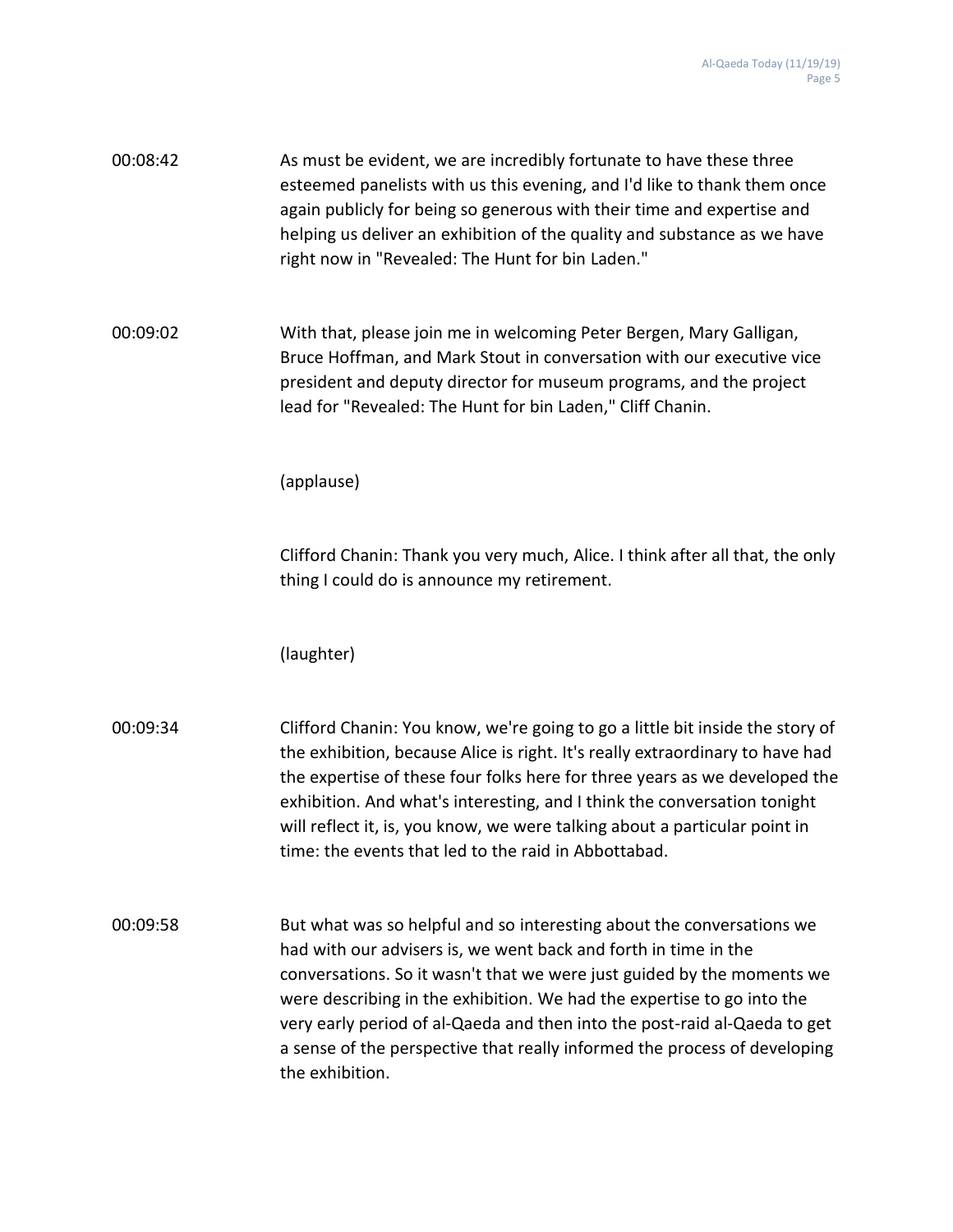| 00:10:25 | So, I think we will do a little bit of that tonight. And then the other thing |
|----------|-------------------------------------------------------------------------------|
|          | is, we are giving you a little inside look at how we actually thought about   |
|          | this and talked about this, and we Just another reminder of how this all      |
|          | works, Bruce Hoffman is not just a member of the advisory group, but          |
|          | he's actually a donor to the museum, and one of his donations is actually     |
|          | in the exhibition downstairs, in one of the first cases that actually         |
|          | references the 9/11 attack itself.                                            |

- 00:10:52 So, that said, let me start by asking each of you to think about the impact of this raid that kills the leader of al-Qaeda, but al-Qaeda is not dead with him. Al-Qaeda goes forward. How would you describe the impact of the raid on al-Qaeda? How it changed, whether it was badly hit or was able to recover over the course of time. And I'll start at the end with Peter, working back down.
- 00:11:20 Peter Bergen: So, thank you for-- Alice, and thank you, Cliff, and it was really an honor to be involved in this amazing exhibition. Wolf Blitzer asked me the same question right after President Obama finished his speech at 11:30 that night. And of course, you're not prepared, and I said, "The war on terrorism is over." And, what I, what I didn't mean is that terrorism is over. What I meant was... that the organizing our national security policy entirely around terrorism was over. At the end of the day, bringing justice to bin Laden for the victims of 9/11 and their families was what this was really about.
- 00:11:59 And I, you know, probably naively-- in fact, very naively-- I sort of thought the death of bin Laden and the Arab Spring, in which al-Qaeda played a role, and in fact was kind of a liberal impulse-- and bin Laden, by the way, we know from the documents recovered in Abbottabad, was very concerned about the Arab Spring, because here is exactly what he wanted, which was potentially regime change in the Middle East. But it was exactly the wrong kind of people who were on the barricades and with nothing to do with him. And so he didn't know how to respond.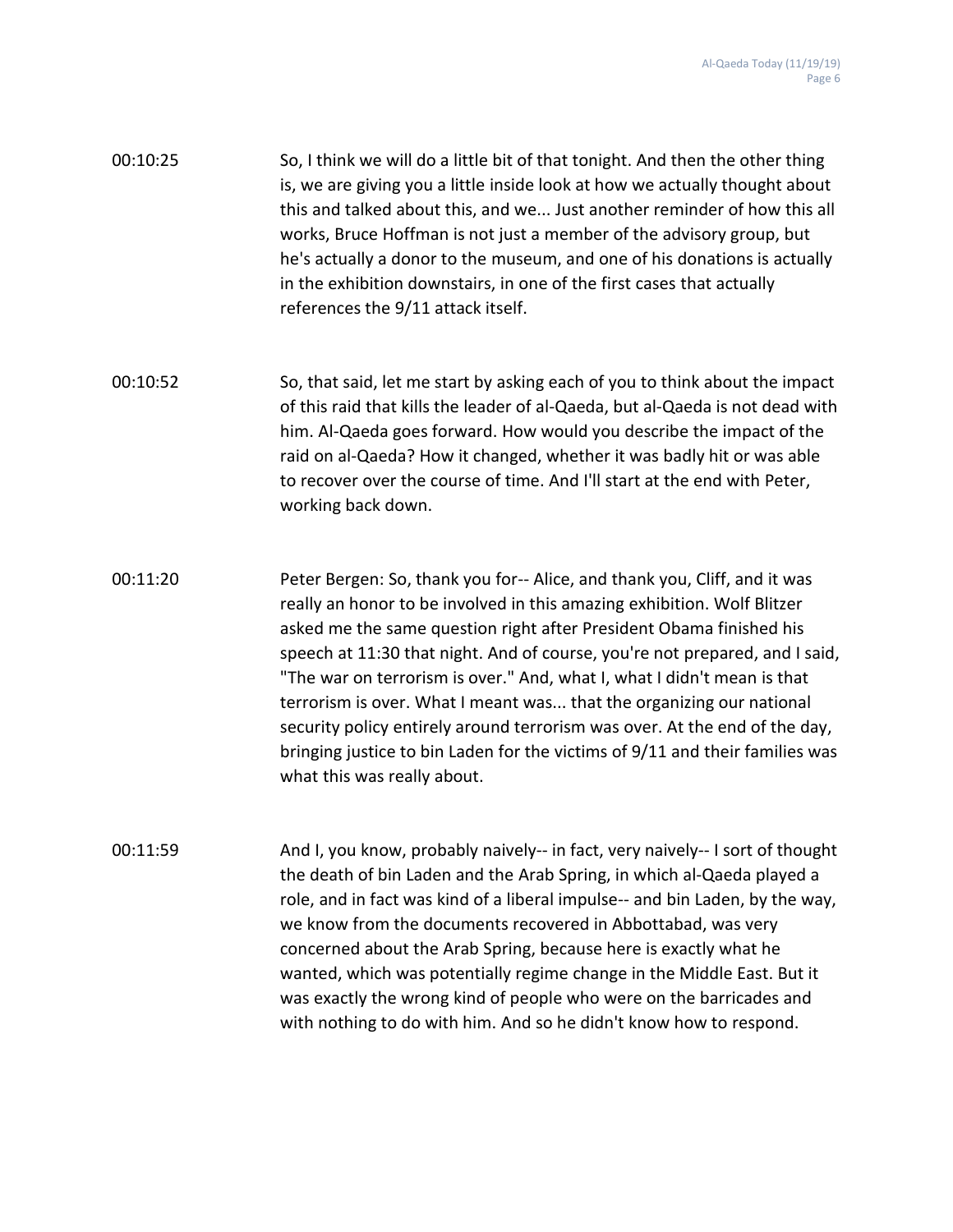| 00:12:25 | But in fact, of course, I was wrong, and that's, we can obviously get into     |
|----------|--------------------------------------------------------------------------------|
|          | that later in the evening. I mean, it didn't-- it wasn't the end of everything |
|          | in this, in this sphere at all. You know, history moved on. But at the end     |
|          | I do think that it was highly significant for many very obvious reasons,       |
|          | and it marked, I think                                                         |

00:12:46 The thing about the people that you interviewed in this, it's not in the exhibit, necessarily, but, you know, one of the things is, nobody in the White House knew what was happening outside, and they came out at 11:30 that night. And there were all these crowds cheering, and they were kind of surprised, because they've been kind of in the Situation Room.

> And that kind of just spontaneous outpouring of emotion, I think, was very real and represented what Americans felt, which is, "justice has been served."

Clifford Chanin: Mary?

- 00:13:13 Mary E. Galligan: Well, I think it impact from two different ways. So, as a New Yorker who was in the FBI at the time, I was surprised at the reaction in New York City, in Times Square, with the fire-- firemen on the fire trucks with the banners going around, that it did, as Peter said, mean so much to so many people, especially in New York and Washington and elsewhere.
- 00:13:37 As far as an impact from the "war on terrorism" or the "fight on terrorism," and I know there are some people here today who are still involved in that fight, I don't think it changed the impact to the FBI, right? The terrorists-- counterterrorism is still the FBI's number-one priority. You had, due to the internet and due to media, more and more shift towards lone-wolf.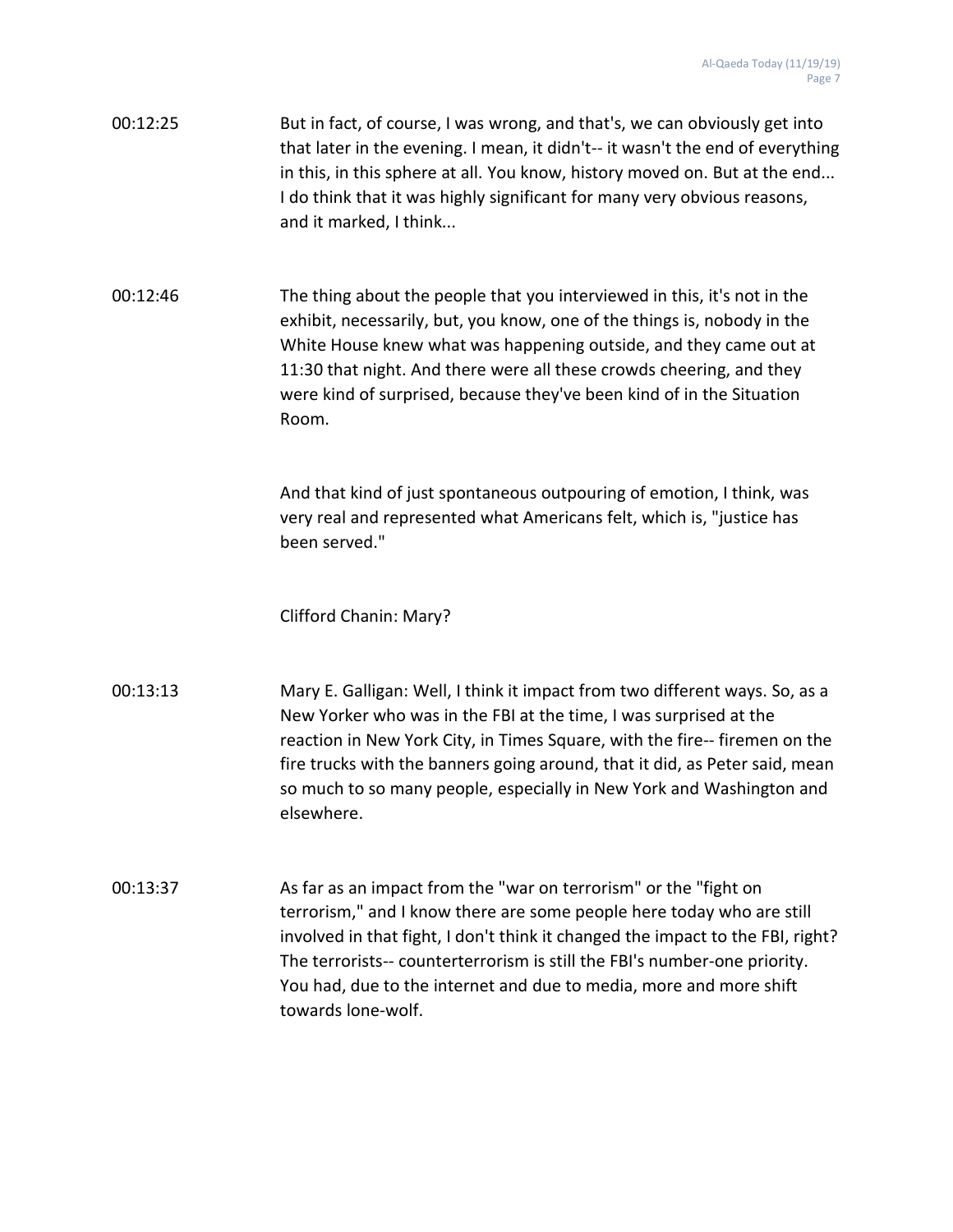So the ideology was still there. So I would echo what Peter said, that it was an impact that justice had been served, but there was so much more work still to be done.

00:14:09 Clifford Chanin: Bruce, the impact within al-Qaeda itself, how did it respond to the killing of its leader?

> Bruce Hoffman: A crushing blow, but unfortunately, not a fatal one. That, I think, is the problem end. Ayman al-Zawahiri, I think, has proven himself to, you know, more than capable leader, and move very quickly to prevent a repeat of the Abbottabad raid. I remember one of his first edicts as the new emir of al-Qaeda was, disperse the al-Qaeda leadership far and wide so that it would be impervious to any kind of decapitation.

00:14:41 And then I think his second big move was to recognize that the Arab Spring presented new opportunities for al-Qaeda to demonstrate its relevance and sort of resurrect its brand. And in that respect, the civil- the civil war in Syria proved enormously useful for al-Qaeda. He's getting a toehold that unfortunately today, they've been able to increase to more of a foothold in Idlib province.

Clifford Chanin: Mark?

00:15:05 Mark Stout: I don't have a whole lot to add here. I think I agree with everything that everyone's just said. I just emphasize, I think, two things. I think Peter's absolutely right, that the sort of the political valence, if you will, of the war on terrorism was fundamentally changed when this happened.

> And Americans like to personalize their wars, right? I mean, World War I was about the Kaiser, right? And World War II was about Hitler and Tojo. Honorable mention for Mussolini, you know? And then we had Saddam Hussein, and then bin Laden, right? And we like to, we like to get rid of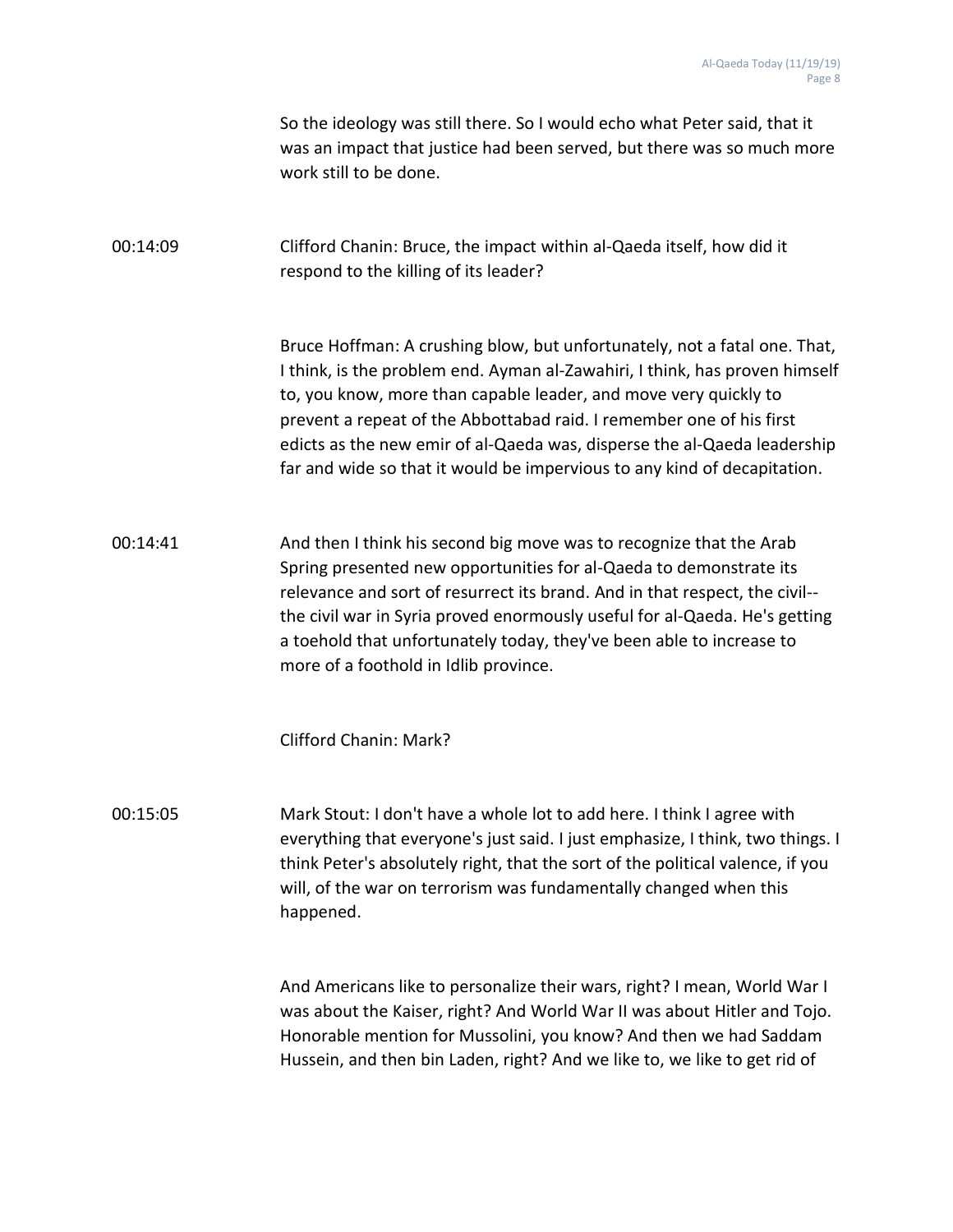them, whatever that precisely means, and tie a bow on it, and, like, "Okay, we're done."

00:15:34 And so obviously, while terrorism, and al-Qaeda generally and al-Qaeda specifically, continues to exist, I feel it was a turning point sort of psychologically for the United States. And I guess the other thing I would say is, I, I completely agree with Bruce, and I defer to his vastly greater expertise on this question of the, of the impact of the death of bin Laden on al-Qaeda itself.

- 00:15:55 That said, pretty much everybody in al-Qaeda believed that there would come a time when bin Laden wasn't around, because they weren't expecting to achieve their ultimate goals-- goals which I believe, by the way, are fundamentally unachievable anyway; that's a different discussion. But they weren't expecting, short of some catastrophic bizarre success, to get to their version of the promised land with bin Laden still around. So in some sense, you know, he was gonna go away at some point, and in their view, the jihad was gonna continue.
- 00:16:24 Clifford Chanin: How could we describe the role of bin Laden in hiding for the five or six years that he was based there, and obviously, we know something about his communications and his efforts to maintain leadership, if not on a daily basis, but at least in terms of the strategic guidance of the organization. But how would you characterize his role in hiding during those years? Let's start with Bruce.
- 00:16:49 Bruce Hoffman: I think he was far more engaged than we had imagined he was. It was the trope that he was hiding in a cave somewhere, completely isolated from his followers. But we found out that he was fully engaged, he was-- I mean, that was his undoing.

He was using couriers to communicate his, his edicts and commands to his foot soldiers, and that's how he was tracked down. So, much more involved. But at the same time, though, and this is, I think, why we still wrestle with the challenge of al-Qaeda today, it had already decentralized, and his command and control over it was much more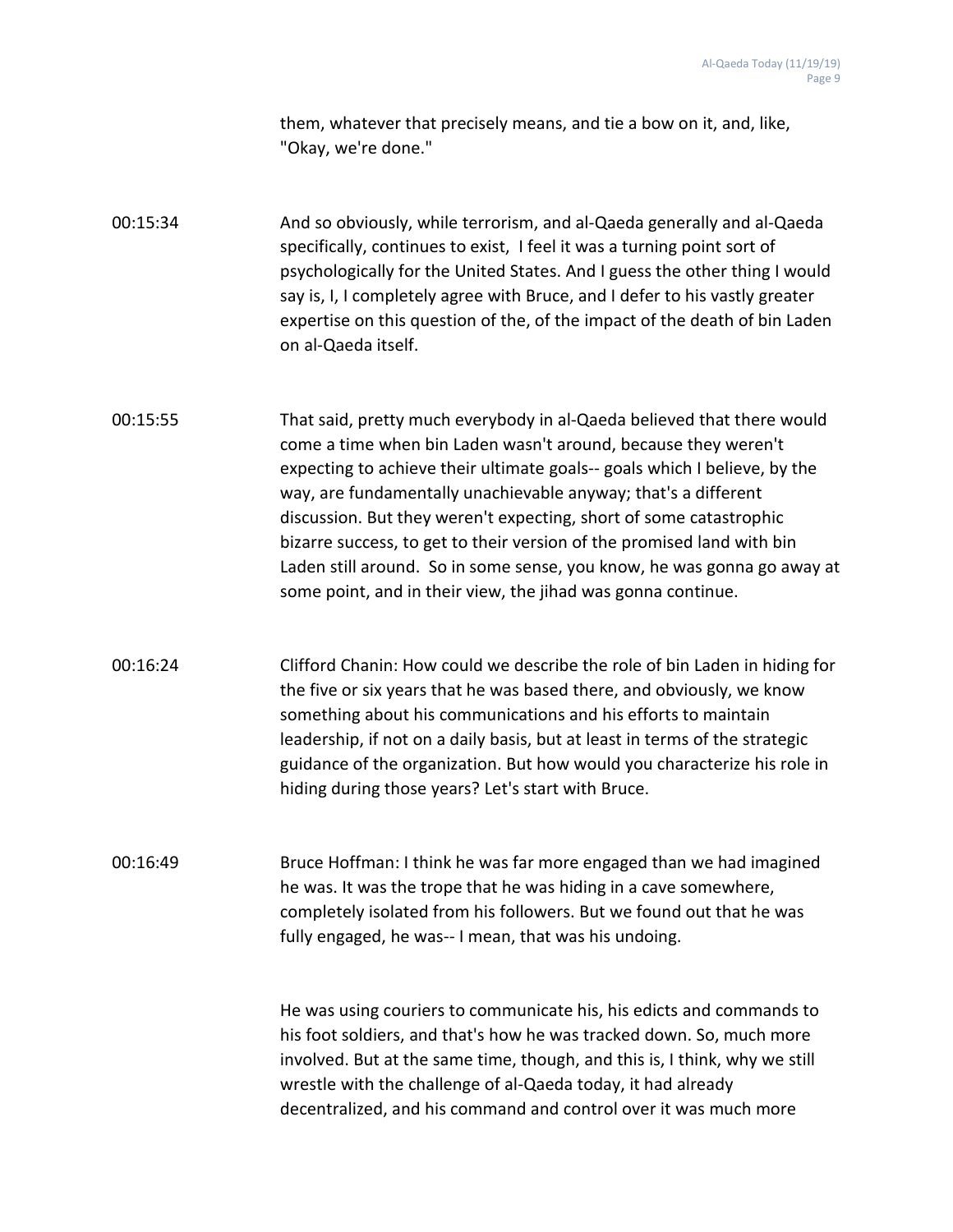fragile or frayed than it had been before. But nonetheless, he at least saw himself, I think, as still the great man pulling all the strings.

00:17:28 Clifford Chanin: Mary, do you have a thought on what he was doing while he was hiding?

> Mary E. Galligan: I think one of the interesting things about what he was doing when he was in hiding is that he was with his family, right? His wife and his childrens—his wives and his children. As opposed to being with what a lot of people thought, you know, a bunch of warriors, a bunch of fighters, as Bruce said, in a cave in Afghanistan. That what he decided to do in hiding was to be with his family.

Clifford Chanin: Peter?

Peter Bergen: Yeah, most fugitives don't take their 12, you know, wives and kids with them.

(Stout chuckling)

- 00:17:59 Peter Bergen: I mean, there was three wives and nine kids and grandkids total. At least 12 family members with him. I mean, so that was unusual, but in fact, as the exhibition correctly points out, once you really look into bin Laden as a character, he was very close to these wives. Two of them have PhDs, by the way; they were very kind of committed to the cause. One of them was a younger Yemeni who was not highly educated, but they were all... you know, they regarded bin Laden as a heroic figure. They wanted to be with him.
- 00:18:28 At considerable risk, one of... The oldest wife, age 62, came from Iran to join him about a year before the raid happened, and she'd been under some form of house arrest in Iran. So he was living this family life, but that is what the... The analysts who were following bin Laden weren't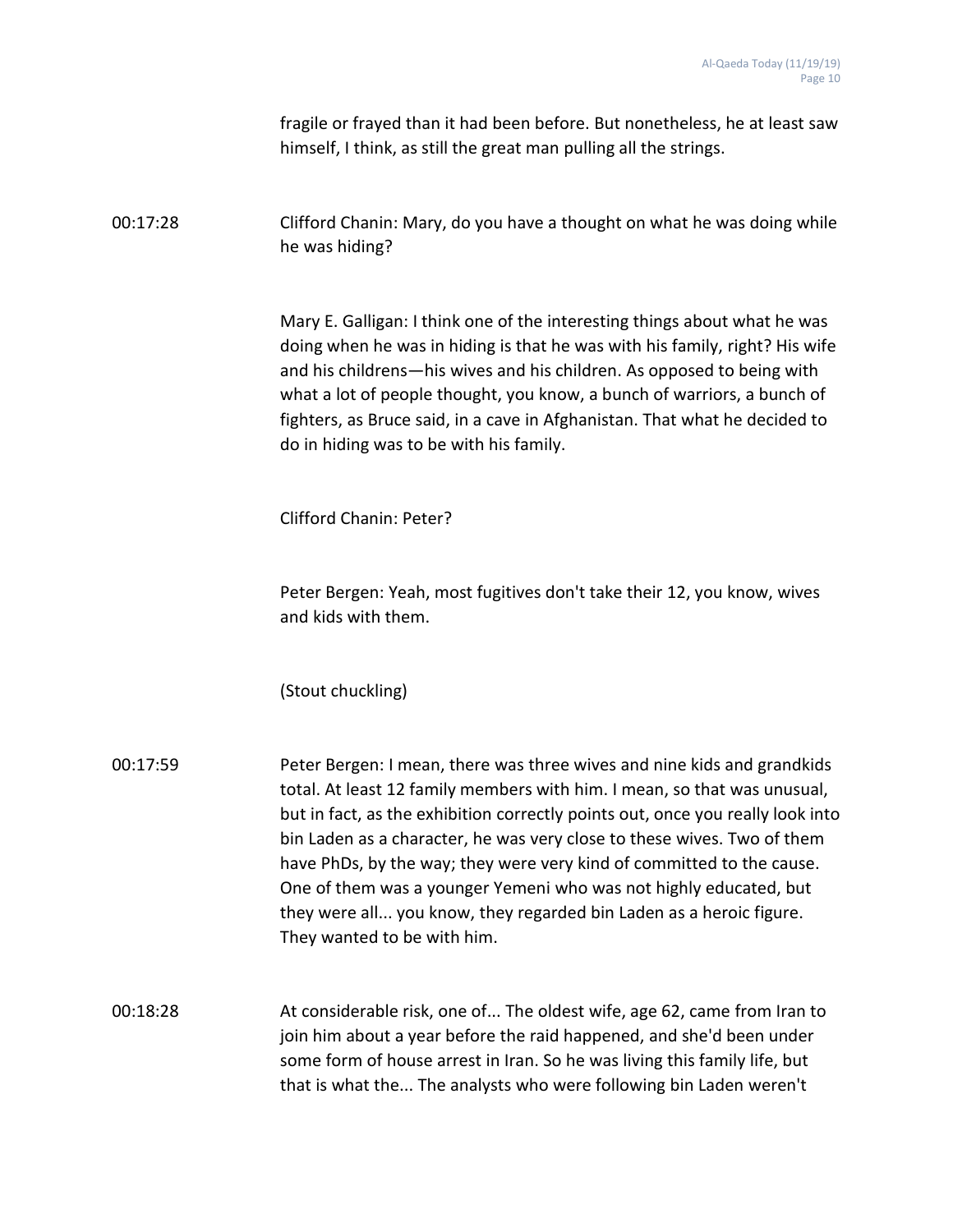surprised by that, as Mary said, Mary said. They, they knew, they knew that it was likely he would be with his family, which is why, when they, when they found a compound with a certain signature, they... they said, "Wow, this could be him," because there was this family there.

00:18:55 But one thing on the way that he communicated, Bruce is right. He was trying to impose control. But imagine you're running a business, let's say, in 18th-century New York, and your businesses are around the world in Jamaica, or... and you're sending messages on ships, and you know, they may or may not arrive, and if they arrive, there may not be a message that comes back.

> And it was a very-- he was trying to maintain control, but it was very hard to do, because the way that he was communicating was through these couriers, and it would never-- you know, he was sending messages to North Africa. Did they ever get there? Did he get a message back?

00:19:27 Clifford Chanin: Mark, let me ask you to think back in your own intelligence analysis experience and help us understand a bit more about, as you understand it, the process of following the leads to bin Laden.

Mark Stout: Yeah.

Clifford Chanin: You know, there, there are obviously methods that we didn't learn about and that won't be disclosed. But I'm, I'm more interested in asking about the logic. How do you break down this kind of a problem? What are you looking for as the key to moving your assessment forward?

00:19:56 Mark Stout: Yeah, well, with the caveat that while I've studied this, and I was an intelligence analyst, that it was not a counterterrorism intelligence analyst, but I think I'd... I'd start by backing up a little bit and saying that, for people who haven't ever done it, you have no idea how much data is out there.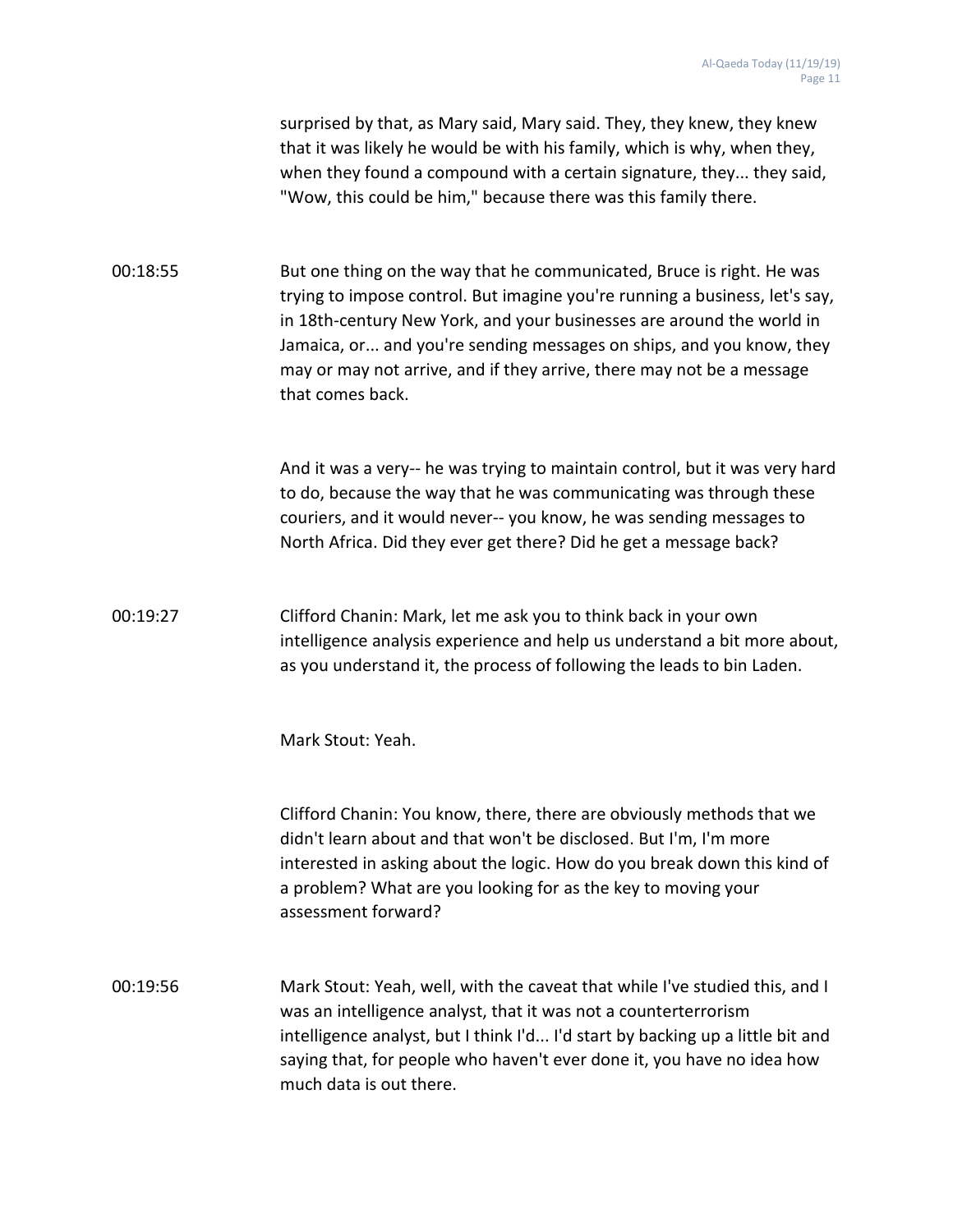Uh, you know, you sit down at your desk and there is a deluge-- and I use that word advisedly-- every single day, of stuff. And the keys to the kingdom may be in there. A tiny, you know... a flake of rust off a key to the kingdom. Or, you know, that... it may be all garbage that day, and, you, you don't a priori know.

00:20:34 So, you know, this question of, how do you make sense of this, is, you know, is a really, really, really difficult one for any intelligence problem, frankly, and this, this in particular, where you're looking for a very small target that is determinedly trying not to be found, right? And then I think the exhibit, you know, talks about this... you know, very well, right?

- 00:20:59 In this particular case, there's not a lot of direct evidence available to the intelligence community about where, you know, bin Laden is. And so, you start looking at the people and the processes that he has to touch, right? And then you look for them, right? So families and couriers and communications networks and all those sorts of things. And those are the kinds of approaches that eventually, you know, ultimately, it's the courier that is the biggest payoff, that leads you, that, that leads you to the, to the... to the person.
- 00:21:28 But in that process also, then, you have to have a very, very close relationship between your intelligence analysts-- and a function that I used to perform, again, not for counterterrorism-- right, the people who sort of figure out what, if anything, all this data means, and your collectors, and, the people out there who are intercepting signals, the people who are taking, you know, overhead imagery, the people who are looking at open source, which can often be very important, the clandestine collectors at C.I.A. and elsewhere.
- 00:21:56 And that has to be a really, really tight relationship, particularly on something very, very tactical like this, right, where it's literally a small target. It's a guy and maybe his 12 followers, hangers-on. And it's physically small, right? This is not like looking for the, I don't know, the Soviet Third Shock Army in East Germany back in the day. You kind of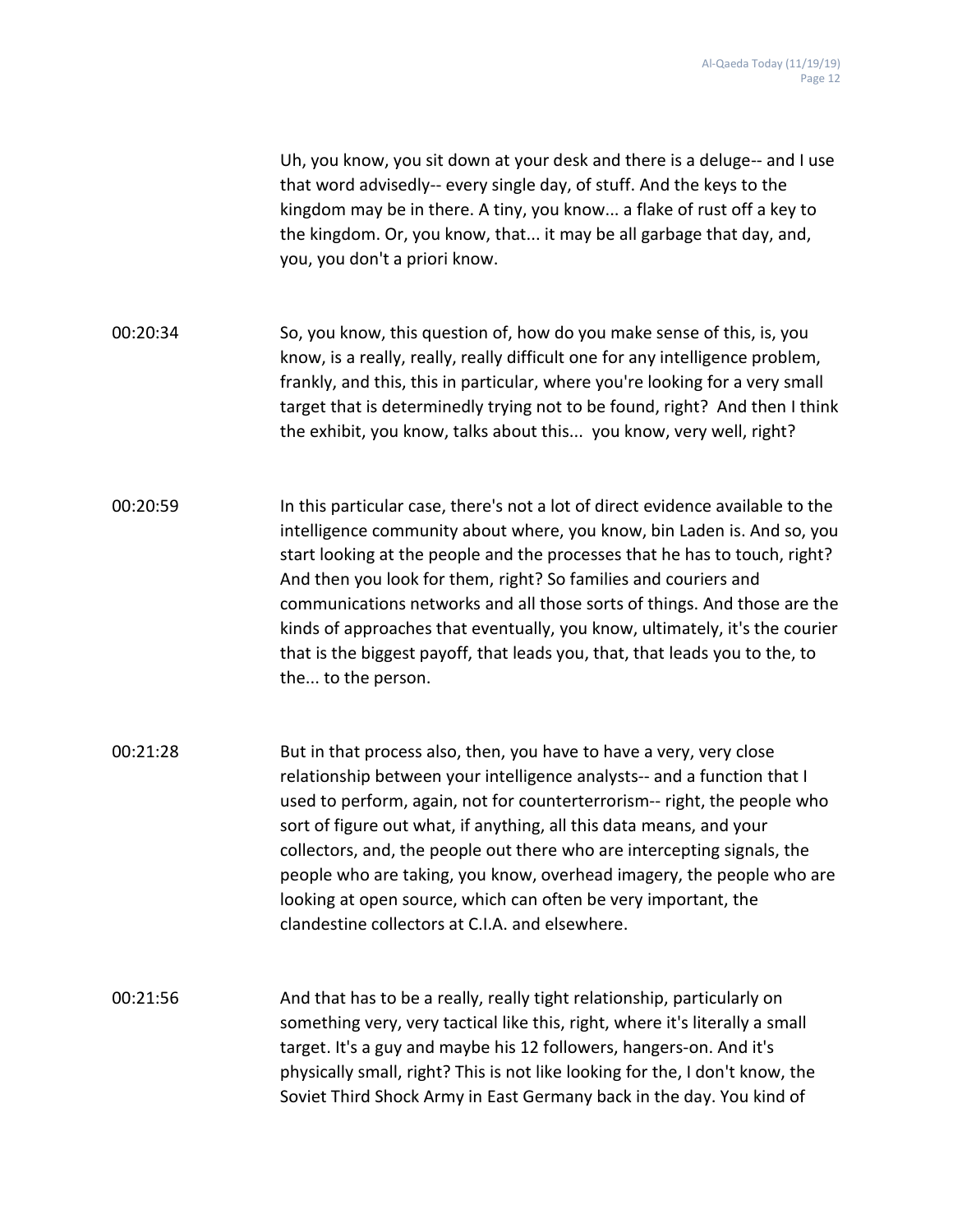know where that's gonna be, right? So, so very small changes in, you know, behavior or location can go from, like, "Well, we think he's over here," to no clue whatsoever, so you need to have a really, really, really tight relationship between analysts and collectors.

00:22:30 Like, "Okay, you gave me this, and I think that's useful. That leads me to this question. Can you get me some of that? Oh, okay, so, good, we'll orient our collection efforts so that we're aimed more at getting that and, and sort of carve off, because everything's limited resources, efforts trying to get this other stuff over here, which you're telling me isn't so useful to you." And that just iterates and iterates and iterates.

> Clifford Chanin: Mary, you were on the active side of this, in this major investigation, which is not just, you know, in the past-- it's forwardlooking, as well. What can you tell us about that process of the integration of not just the collection and the analysis within one agency, but within multiple agencies and the improvements over time as they existed of sharing across agencies?

00:23:13 Mary E. Galligan: Well, to your first point about looking at the amount of information, I think we forget very easily what computers were like in 2001 and '02, and what computers were like now or in 2011. All right, the iPhone gets invented somewhere in between there—I think 2006, 2007. So first, you have as, um, Mark is explaining, this incredible amount of information, even as soon as right after 9/11, when the raids start happening.

00:23:42 Very little bandwidth to analyze it from a, from a computer perspective, from a technical perspective. And then, as you just mentioned, how do you share this across different agencies? So that's where you see the government creating the NCTC, creating O.D.N.I., creating the Terrorist Screening Center, where the computers could talk to each other, because on September 11, very few of them could, 2001.

00:24:07 But what you did have was, you had agents and analysts from different agencies who were already working together with each other, whether it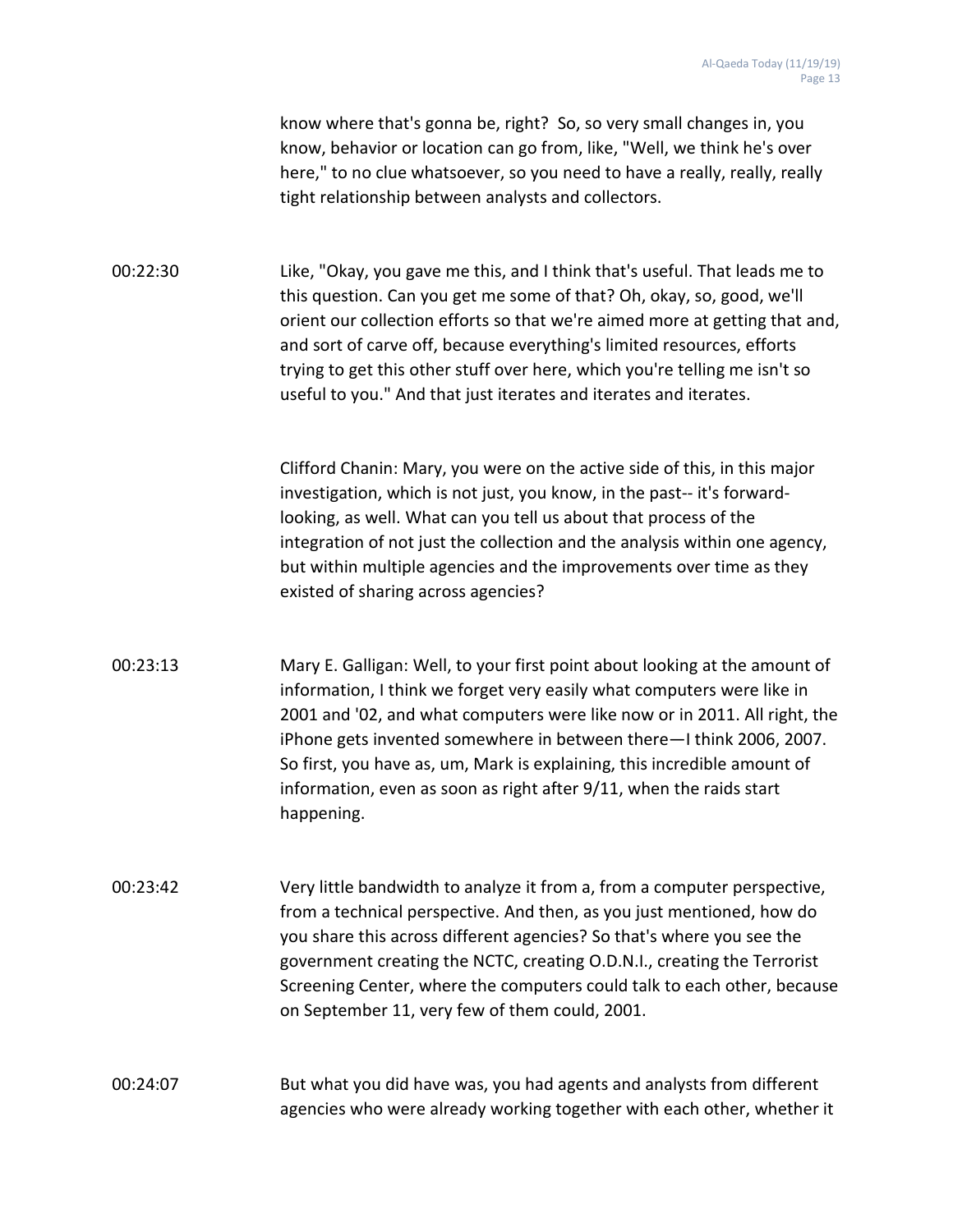was on the JTTFs in each of the offices; whether it was at the C.I.A. at Alec Station, which was looking for bin Laden, al-Qaeda; whether it was at the FBI. So the people would be working together. It was, how do you get the technology to catch up to that?

00:24:33 Clifford Chanin: Bruce, can you talk a little bit about sort of the institutional barriers and how they were overcome that kept the agencies from cooperating fully. This is the pre-9/11 period, but also post-9/11, the aspiration very quickly was to cooperate, but the aspiration was not always matched by the reality, because institutional barriers exist for a reason and have to be overcome over time.

00:24:56 Bruce Hoffman: Well, certainly the 2004 Intelligence Reform and Anti-Terrorism Act had a huge role in further knitting together the intelligence community. And I, I think, too, that the hunt for bin Laden had an enormously important role in providing that focus and enabling the type of cooperation and sharing of information and breaking down of the stove pipes that didn't obviously have the same priority, tragically, before 9/11.

00:25:20 Clifford Chanin: Peter, you know, we, in meeting many of the people who worked on this, both directly and then in a larger circle, so many of them would say at one point or another how guilty, personally, they felt that this had happened on their watch, if you will. Um, you know, what was this impact of this terrible failure on the intelligence community and the way they went about their business? How do you track that from, you know, your sources in that world?

00:25:51 Peter Bergen: Well, let's start with the fact this wasn't an intelligence failure. It was a policy failure. I mean, the C.I.A. actually was doing its job in the summer of 2001, which is to provide strategic warning. That-- to policymakers-- that's what it's supposed to do. And if you look at the memos that were coming out in the spring and summer of 2001, all of which are publicly available, there was great concern at the agency-- you know, the famous blinking red thing that George Tenet talked about.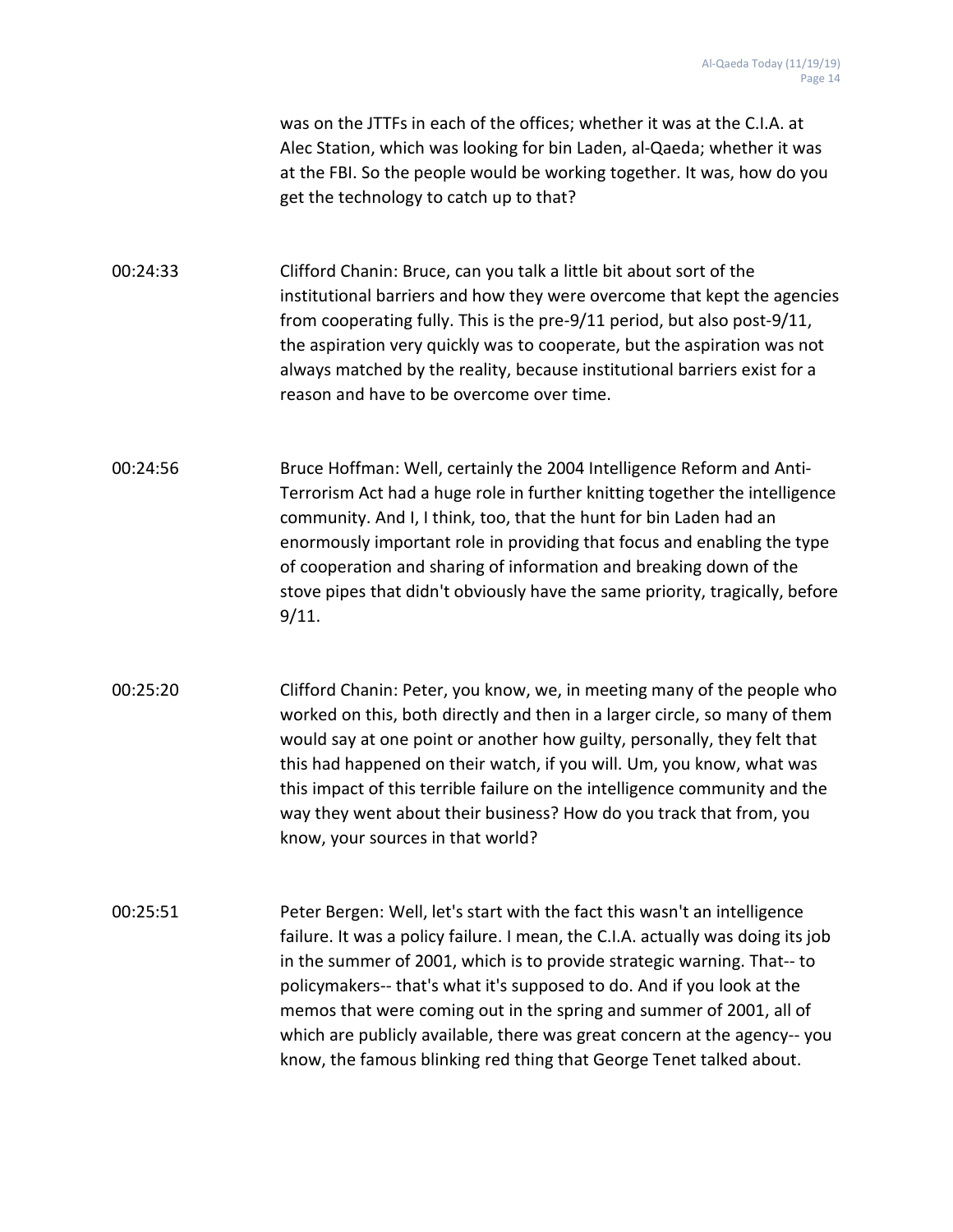| 00:26:17 | What the C.I.A. did make, a big mistake, was not telling the FBI until         |
|----------|--------------------------------------------------------------------------------|
|          | August the 25 <sup>th</sup> that Hazmi and Khalid al-Mihdhar, who were the two |
|          | hijackers who went into the Pentagon, were living in San Diego under           |
|          | their true names, and their names were in the phone book, and if the FBI       |
|          | had known that when the C.I.A. first discovered that, this whole thing         |
|          | could have been stopped.                                                       |

- 00:26:40 So, the C.I.A. was doing its job, providing strategic warning to policymakers; the policymakers didn't really absorb what was being said. The famous August the 2nd PDB, you know, saying, you know, "Bin Laden Determined to Strike the United States." The Bush team was new. They were kind of Cold War warriors. They didn't really think bin Laden was a big deal. Their first NSC meeting was about Iraq, but it took them nine months to have an NSC meeting about al-Qaeda.
- 00:27:06 So I mean, there were failures on every level. But in some... but the main thing, I think, is that the biggest failure was by bin Laden. I mean, yes, he had this great tactical victory and he killed 3,000 people here where we're sitting. But he totally misunderestimated what the...

Mark Stout: (chuckles)

00:27:27 Peter Bergen: ...what our response would be, which was basically to kill al-Qaeda. I mean, yes, I mean, al-Qaeda continues to exist in some shape or form in Syria, but the best witness for the damage we did to... to al-Qaeda is the documents that were recovered in this raid. Bin Laden was so concerned about all the al-Qaeda leaders killed in C.I.A. drone attacks.

> He was concerned, you know, he was very concerned about his son being killed in a drone attack. He was thinking about changing the name of al-Qaeda. But the point is, is that we inflicted a tremendous amount of damage on al-Qaeda, and he completely under-- misunderstood what we would do.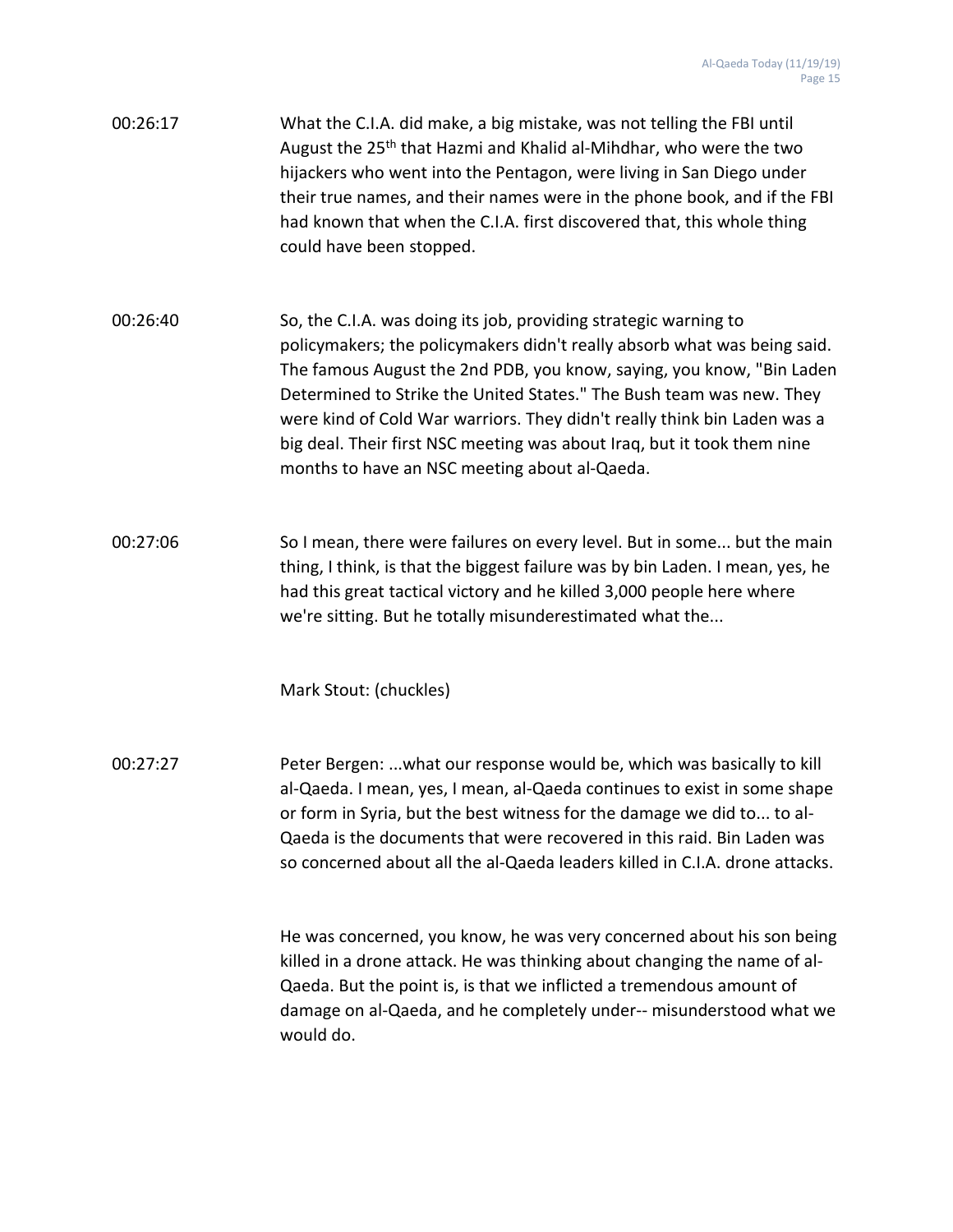| 00:28:02 | He thought we would just do a couple of cruise missile attacks, as we'd<br>done after the embassy attacks. Not what we did, which is overthrow the<br>Taliban regime in seven weeks, and basically more or less kill the<br>organization. At the end of the day, the organization that attacked us on<br>9/11 is a local jihadi group in Pakistan with very scant abilities to attack<br>outside South Asia. |
|----------|--------------------------------------------------------------------------------------------------------------------------------------------------------------------------------------------------------------------------------------------------------------------------------------------------------------------------------------------------------------------------------------------------------------|
|          | Clifford Chanin: Let's skip ahead. Bruce Hoffman has recently written, at<br>the end of October, an article titled "After Baghdadi: What Hurts the<br>Islamic State May Help al-Qaeda" for the Council on Foreign Relations. I'll<br>just read a sentence or two, ask Bruce to begin the conversation about it.                                                                                              |
| 00:28:38 | "The death of Abu Bakr al-Baghdadi, founder and leader of the self-<br>proclaimed Islamic State, is a crushing blow to the already enfeebled<br>organization. The big question now is whether his demise will prove a<br>boon to al-Qaeda, reinvigorating what was once the world's most feared<br>terrorist group." Bruce, explain.                                                                         |
| 00.29.56 | <u> Rruco Hoffman: Woll Abu Rakr al-Raghdadi basn't boon tho most</u>                                                                                                                                                                                                                                                                                                                                        |

- 00:28:56 Bruce Hoffman: Well, Abu Bakr al-Baghdadi hasn't been the most effective terrorist leader. I mean, he's dead, right? The caliphate doesn't exist any longer. So I think that, among his rank and file, when they think towards the long term, that they want someone that may have far less pizzazz. Like al-Zawahiri compared to al-Baghdadi, but has adopted more of a long... a longer-term strategy.
- 00:29:21 So I think that just, you know, on merits, al-Qaeda has survived the greatest onslaught in the history of the war, of any war on terrorism. And that, I think, speaks volumes for why someone might want to hitch their fortunes to a star that may not be rising, but at least has remained steadily over the horizon.

But what I was really thinking of when I wrote that is, the estrangement between al-Qaeda and ISIS, in my view, is almost entirely personal. It's that al-Baghdadi and al-Zawahiri hated one another. I mean, there was this tremendous personal rivalry, and with one of them eliminated, one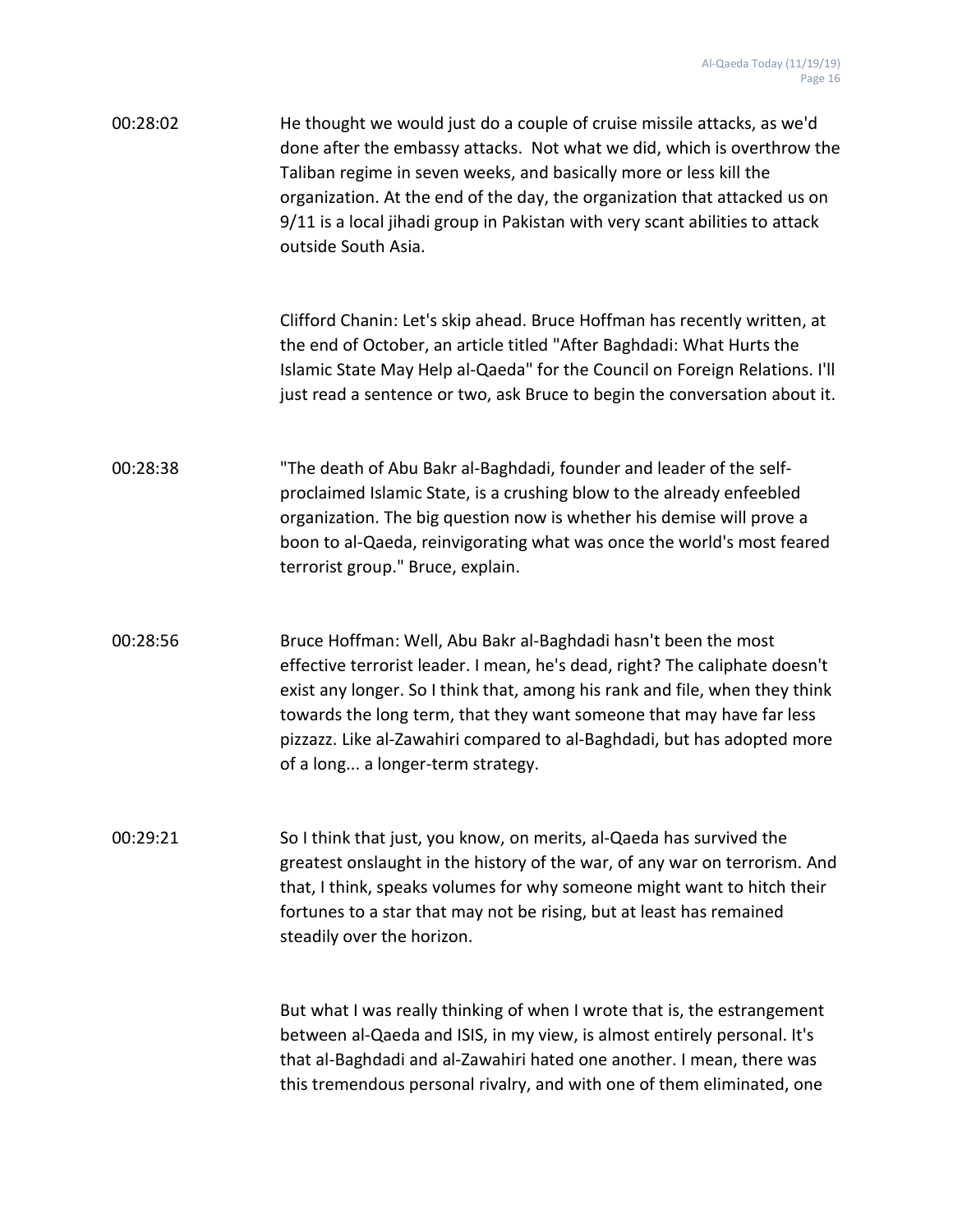of them's still standing, and probably, I would say, the more mature one, let's say.

00:30:02 That one could, I think, easily imagine the survivors of ISIS, in order to ensure their survival, and particularly, you know... ISIS has spread and has many different branches, so whether the branches would fall into line is another question. But at least in the kill box of Syria, and perhaps in Iraq, you could see the remnants of ISIS, in order to ensure their survival, reamalgamating with al-Qaeda.

00:30:26 After all, they split from al-Qaeda. Their ideology is the same. They both revere bin Laden, and bin Laden still remains, I think, a seminal figure for, for both of them. So these reasons, I think, suggest that, you know, al-Qaeda, by playing the longer game, arguing that their strategy will pay permanent dividends, may attract some of the support from existing ISIS fighters in the future.

Clifford Chanin: Mark, did you look forward that way?

00:30:51 Mark Stout: No, I think that, I think that makes perfect sense. I completely agree with that, and that in some sense, the al-Qaeda brand is, you know, is up, and the ISIS brand is down, right? And a lot of this, ultimately, is about attracting individual people to come join this group or that group or sit on, sit on the bench. So, yeah, and I think that makes complete sense.

> I guess the only thing I'd say, and is not at all by way of disagreement, just going in a slightly different direction, is, you know, um, al-Qaeda is still in the game. ISIS looks very seriously, if not mortally wounded. Al-Qaeda is still in the game, and as Bruce says, is playing the long game. But gosh, you know, I wouldn't want to trade strategic positions with them, right?

00:31:36 You know, it's, to my mind, it's a question of, do you lose quickly and spectacularly, as ISIS seems to... to have done, or do you lose really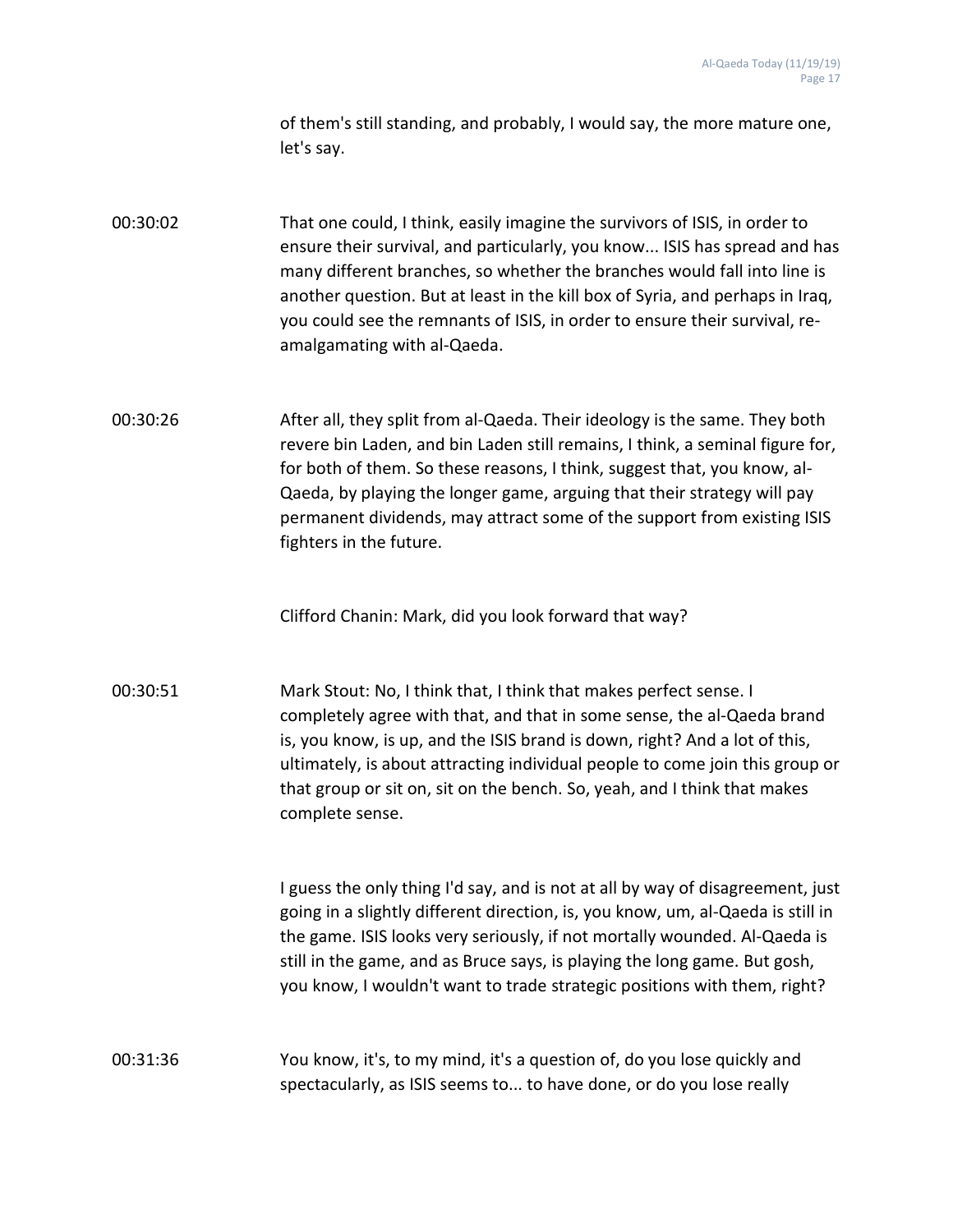slowly and painfully as al-Qaeda's been-- I mean, like, if you look at what al-Qaeda wants to have, right, you know, this transcontinental caliphate and all the 1.7 billion Muslims in the world finally doing Islam, you know, "correctly," quote-unquote, the way al-Qaeda sees it,

I mean, you can't get there from here. Um, so in some sense, it's... I don't mean a moot point exactly, but... Well, maybe it-- take a long view, it is a moot point, right? They're both losers. It's just, one's losing quickly and one's losing slowly.

- 00:32:12 Peter Bergen: And it relates to the question of, what does it mean for American national security? I mean, the last time that al-Qaeda core tried to attack the United States was in September of 2009, which was Najibullah Zazi, who tried to blow up multiple bombs in the New York City subway. And it didn't work. You have the three American citizens, Najibullah Zazi and two confederates, who were all American citizens. And they'd be trained by al-Qaeda in Pakistan. And then, of course, al-Qaeda in the Arabian Peninsula also tried to blow up Northwest flight 253 over Detroit on Christmas Day 2009.
- 00:32:42 So both of these events—which is, of course, an al-Qaeda affiliate happened a decade ago. So, you know, that, I think it's worth remembering that our offensive-defensive capabilities have put... You know, our defensive capabilities are in a completely different place than they were on 9/11, where only 16 people were on the no-fly list, and now there are 81,000, and there's one-and-a-half million people on a larger tied list.
- 00:33:05 And we didn't have TSA or DHS or the National Counterterrorism Center or multiple joint terrorism task forces around the country. We have put up a huge defensive wall against these groups we didn't have, and then we also inflicted a huge amount of damage on them with our offensive capabilities. So, to me, it's not surprising.

Of course, the internet changes that, because it inspiring people here, whether they're jihadis, or in some cases, extreme right-wing domestic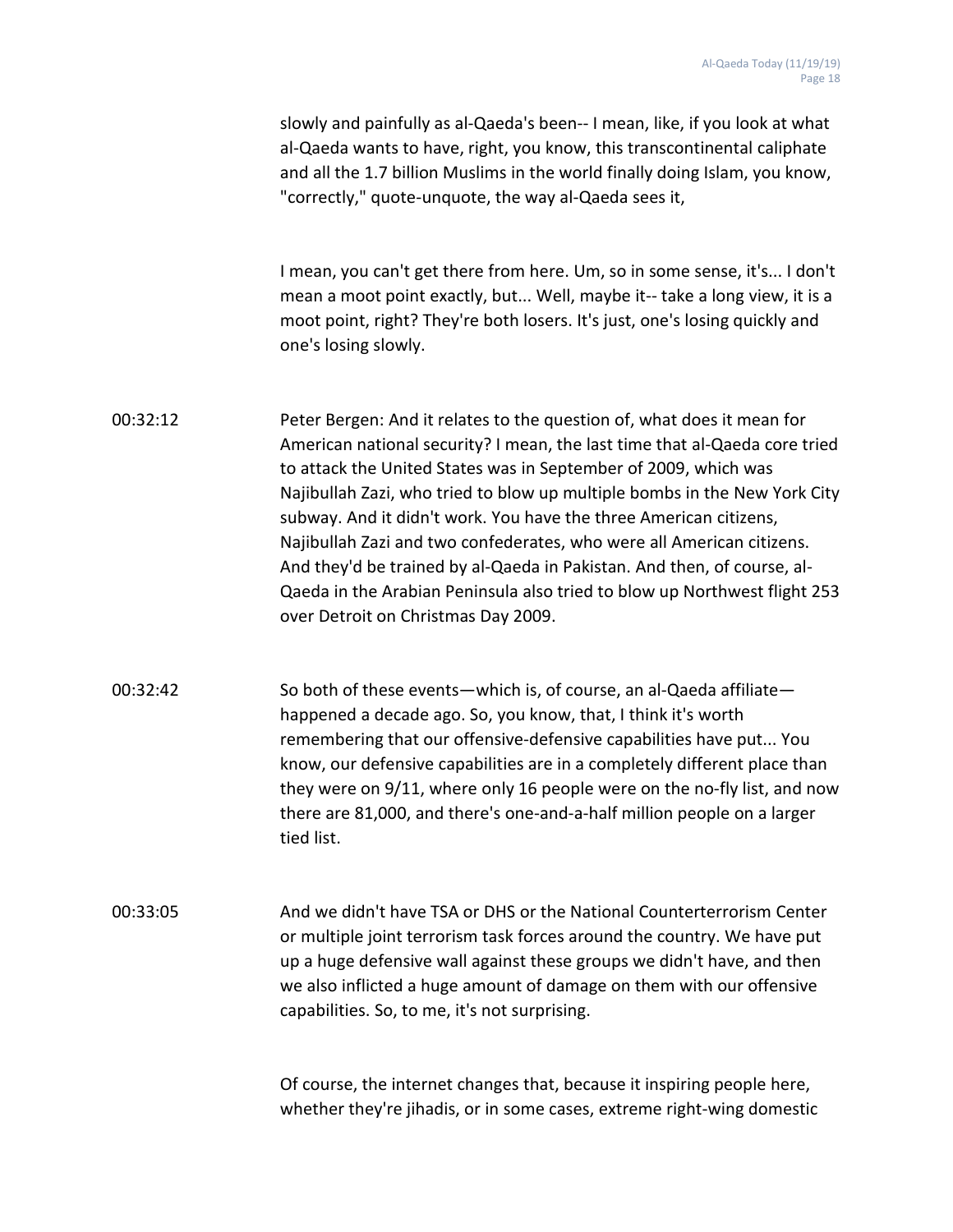terrorists. And there's really, you know, that travel ban obviously had no impact on that. And the people who are getting radicalized are not going anywhere, they're just radicalizing in their basement.

00:33:36 And there's very... you know, trying to... Trying to, you know, what you do about that is not, it's very complicated, because they're regrettably not small numbers of people. They're not communicating with others. So they're not part of a conspiracy, usually, which not so... which makes it harder for the bureau to deal with them.

> And they're coming seemingly out of nowhere. And unfortunately, we live in a country where you can access semi-automatic weapons legally, including if you're on the no-fly list, by the way, because right after Orlando, there was an effort by Peter King of... Since 2005, Peter King of, of Long Island has had legislation saying, if you're too dangerous to fly, you can't buy legally a semi-automatic weapon.

00:34:18 Well, that almost passed after the Orlando attack. But because of the NRA, and basically a huge smokescreen around this question, it didn't pass. But if I-- if there was one thing I would do if I was in charge... (chuckles) It would be that you cannot buy a semi-automatic weapon legally if you're on the no-fly list. Which, by the way, many of the people involved in these attacks recently have legally purchased semi-automatic weapons, and surely were on the no-fly list.

Mark Stout: If I could just...

Peter Bergen: Yeah.

00:34:45 Mark Stout: ...sort of follow up on something Peter just alluded to. Folks like ISIS and al-Qaeda and terrorists generally face a fundamental dilemma, right? The things that you need to do to keep yourself secure from the U.S. intelligence community, the U.S. military, you know, hightech militaries and intelligence services around the world, plus the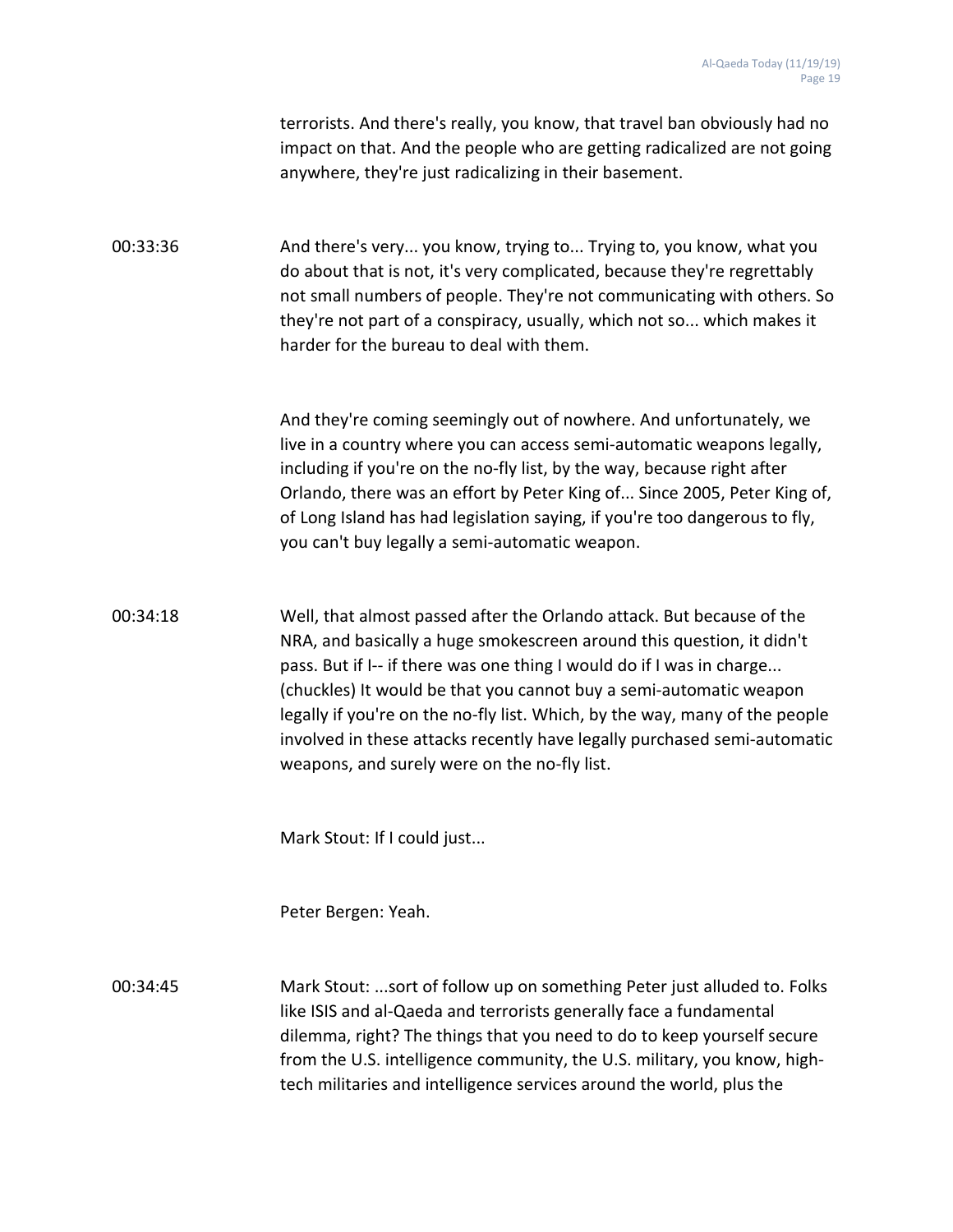sometimes low-tech but extraordinarily effective and knowledgeable local security services-- the thing you need, things you need to do to keep yourself going and not dead or in jail are fundamentally inconsistent... Maybe not 100 degrees, 80 degrees out, 160 degrees out from the things that you need to do to be strategically effective and to bring about whatever strategic, political, religious, et cetera, end, you know, end state you want to see, right?

00:35:30 And you see this with ISIS, right? So, ISIS temporarily was pretty effective at building something that kind of started to look like a nation-state. But you know what? There are a lot of countries in this world who have capabilities that are just exquisitely designed to destroy nation-states. And, so... just was wanting to...

> Clifford Chanin: Mary, the law enforcement challenge that's being described here...

Mary E. Galligan: Yes.

Clifford Chanin: Which is, you know, not networks now, domestically, at least in relation to the Islamist threat. We may be speaking differently in relation to the right-wing threat. But, you know, talk to us about the law enforcement challenge of dealing with this transition from networks to the lone wolf.

00:36:09 Mary E. Galligan: Well, building off what Peter said, if you think about the internet, it gives the terrorists unprecedented access to American citizens. It is... you can be quickly brought into the, their mission, their beliefs, and you can mobilize. You hear what ISIS just said recently, within the last two years, is, "Wherever you are, whatever you have access to, attack."

## 00:36:38 So, from a law enforcement inspect... perspective, excuse me-- in a country where we have the rights that we have, it is extremely difficult to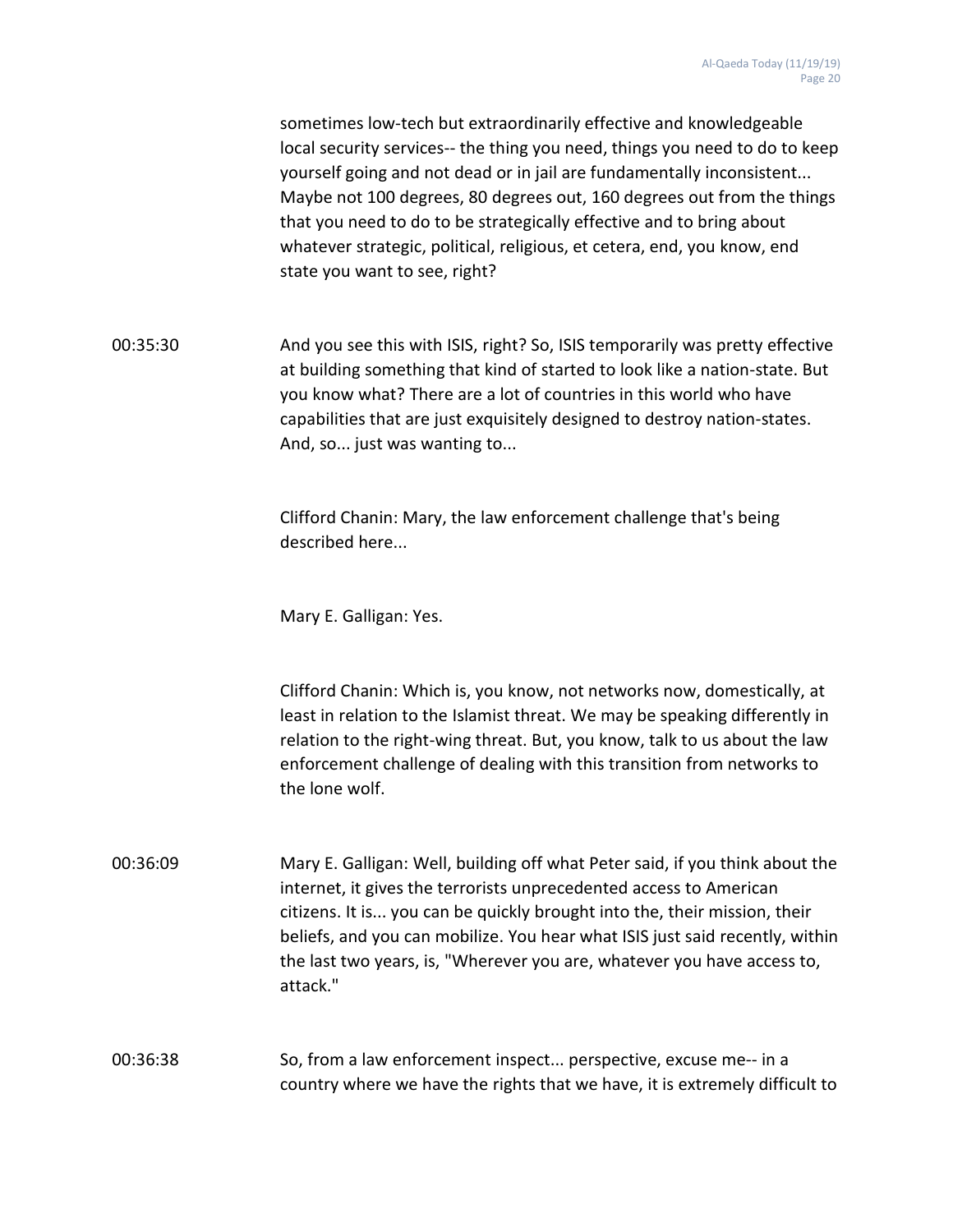find that one person-- you said he is in his basement-- who is doing that communications. Communicating with people and becoming radicalized. That's part of the challenge.

00:36:58 The second part of that challenge is, more and more technology is "going dark," as law enforcement would say, where you don't have the access even with legal paperwork, even with subpoenas, search warrants, et cetera, to actually access the technology, allowing the terrorists to communicate with each other and it can't be intercepted.

> So you take that challenge, the, how easy it is to get a weapon in the United States, a gun, but then you have the truck attack that just-- that happened in, on Halloween, here in New York City... two years ago? And just this week, the attacker speaking in open court about, you know, why is he sitting here in court when so many Muslim women and babies are being killed by the American government?

00:37:44 So the challenge is threefold: the technology is there for the, for the terrorists to communicate. At times, it's difficult to intercept that. And then there is access to weapons that you can then use for your attack.

> Clifford Chanin: Yeah, one of the things-- and it's in the exhibition briefly, but we heard in the background, as well, at greater length-- this idea that over time, the U.S. developed an effective strategy for going after these networks. And I, I ask it in particular in relation to the recent raid that brought the death of al-Baghdadi.

00:38:18 I mean, again, we don't know as much about that as we know about the Abbottabad raid for bin Laden. But the methods seemed very, very similar. I mean, the use of helicopters and these elite forces, the intelligence gathering, so on and so forth. I mean, these are all methods that developed well before the raid in Abbottabad. This is in Iraq, it's in Afghanistan, and now going forward, ten, 12, 15 years later, this still seems to be the method that works when you're reaching out for a very particular target in a very particular place. Do you see those continuities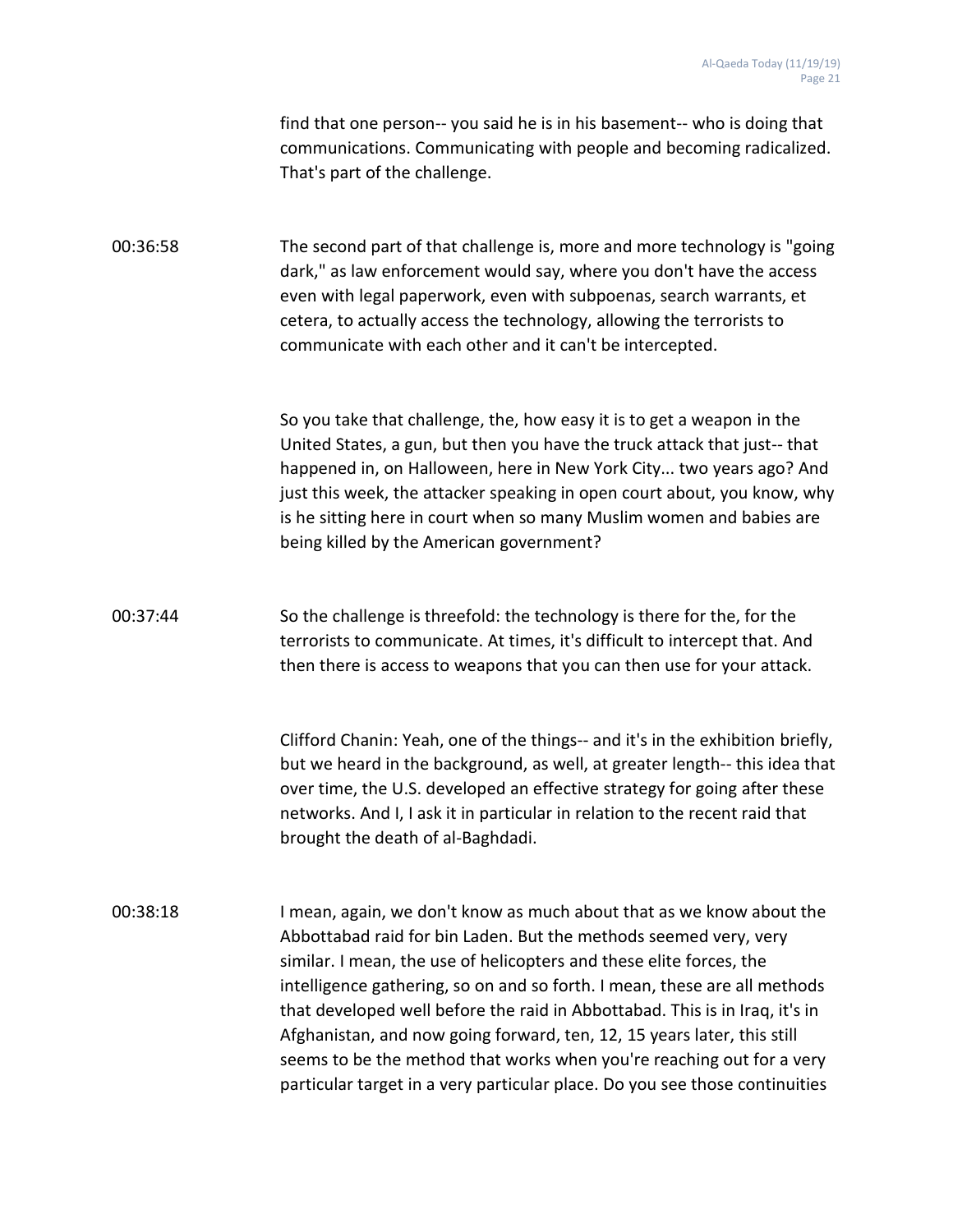in terms of the way the military and the intelligence operates under these kinds of threats? Let me start with Peter.

00:38:57 Peter Bergen: Not only that, it's a great commonality between President Obama and President Trump. If you strip away kind of the rhetoric around President Trump, and you look actually at what he's done, it's actually very similar to President Obama in this particular area, which is, we're fighting a variety of different wars in a number of Muslim countries, we're doing it with a very small footprint-- Special Forces.

- 00:39:16 We are doing it with drones-- which, by the way, Obama, of course, really was the drone president. And we're doing with cyber, offensive cyber operations. We're not doing it with a large footprint. There's no demand signal from the American people for that, and it's not necessary. And, you know, in fact, you know, this whole thing of what we're doing in Syria, you know, what our Syria policy is, it's sort of a puzzle, but we seem to have kind of landed back in a place that sort of makes sense.
- 00:39:40 We have 900 troops there as opposed to, put that down to 500, then it was 2,000. But the point is, there's been a conflation, which... The president is making a conflation between endless wars and persistent presence. We're not-- no one's—of course, no one wants endless wars. But a persistent presence where we actually prevent the return of al-Qaeda and ISIS in Afghanistan at a relatively low cost, both in blood and treasure, is... is an insurance policy for not having another 9/11.
- 00:40:10 And I think that actually the president himself obviously changed his mind on Afghanistan. But whoever the future president is, whether in 2020 or 2024, he or she will face a lot of the same decisions, and I think he or she will make... will really, there's a tremendous amount of continuity between the Republican and Democrats, there's kind of consistent national security policy on this issue, which you can see even in the people that were held over by the Trump administration, like Nick Rasmussen, who is the head of national counterterrorism, so that there's a great agreement amongst the professionals about what actually works.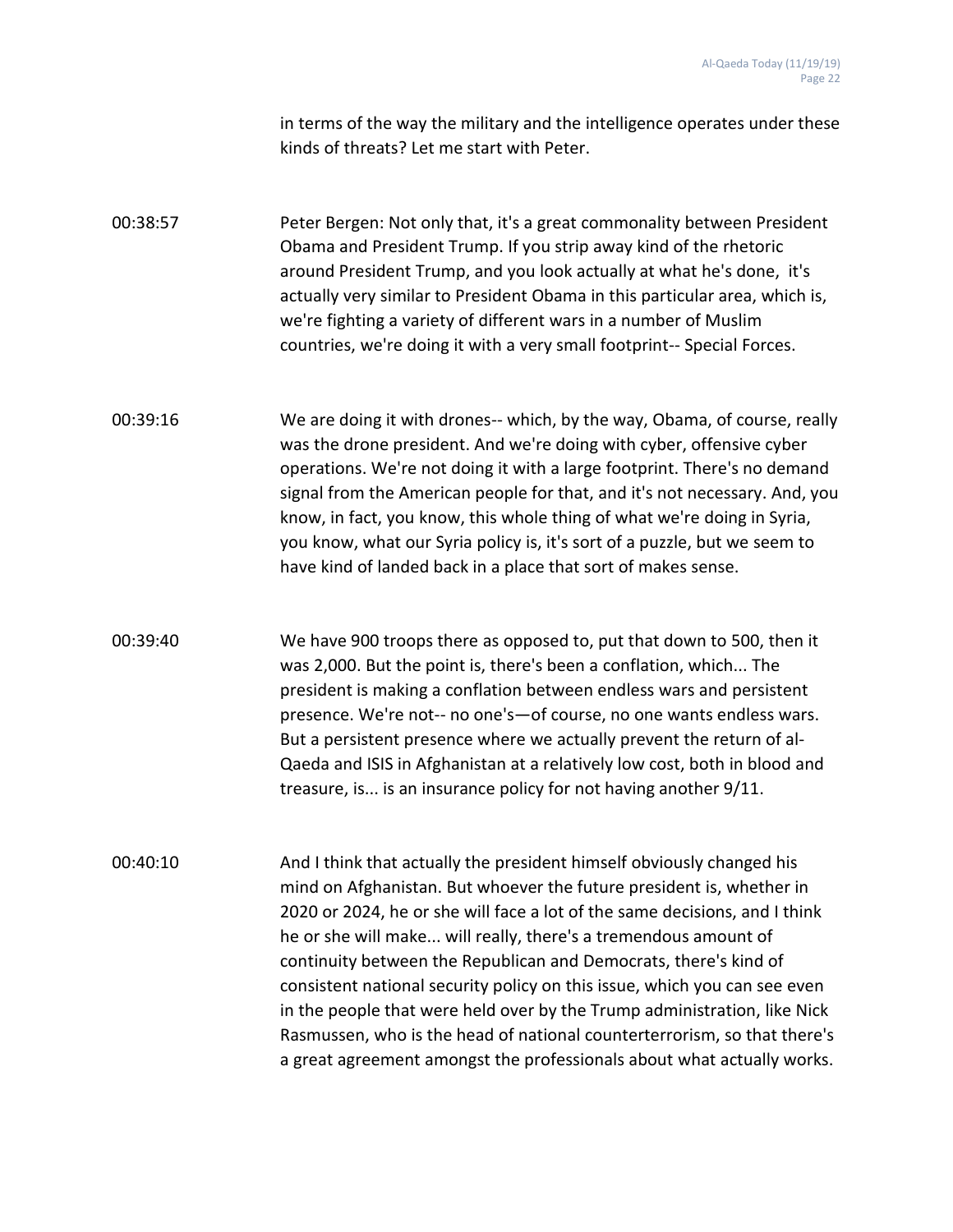- 00:40:43 Clifford Chanin: Bruce, I think somewhere in the articles I've read about all this, you know, there's this analogy with the Cold War. I mean, you know, we were committed for the long term to the Cold War. The idea of winning the Cold War wasn't really the point. Enduring and coming out eventually on the right side of that was the point.
- 00:40:59 Obviously, with active wars, when they were as active as they were in Afghanistan and Iraq, that's not a good analogy. But in terms of, you know, the forever wars, I mean, is that the wrong way to look at it? Is this simply-- simply—is this a just a threat that needs to be dealt with on a constant basis until, for whatever reason, it disappears? Or is this war analogy something that misleads that there can be a neat and tidy conclusion at a particular moment in time?
- 00:41:25 Bruce Hoffman: Well, I mean, that's exactly the problem, is that when you talk about something as a war, you expect vanquishing an enemy and marching into their capital and then resurrecting something that prevents that particular enmity from rising again. And this isn't what this is about at all, unfortunately. And listening to, to Peter just now, I mean, I think he's absolutely right across the board.
- 00:41:48 But what worries me in the future is, think about it, in 2011, we had one big enemy, and that was al-Qaeda. In 2019, we're talking about al-Qaeda and ISIS. Peter mentioned violent far-right extremism, threats from hostile foreign governments, so-- great power challenges and rivalries. So the problem is, is that, if we look at it as wars, we're gonna be inevitably disappointed.
- 00:42:11 We have to look at this as a new national security environment that, unlike the Cold War, sees salient threats from non-state entities as well state entities, but the problem in 2019-- and I don't think this will change in the future-- is that there's this multiplicity of threats that threatens to, um, not, say, overwhelm us, but certainly to challenge lots of the capabilities we were so good at and that we were able to preserve that are now in, I think, the flush of success against al-Qaeda and ISIS, who are shadows of their former selves.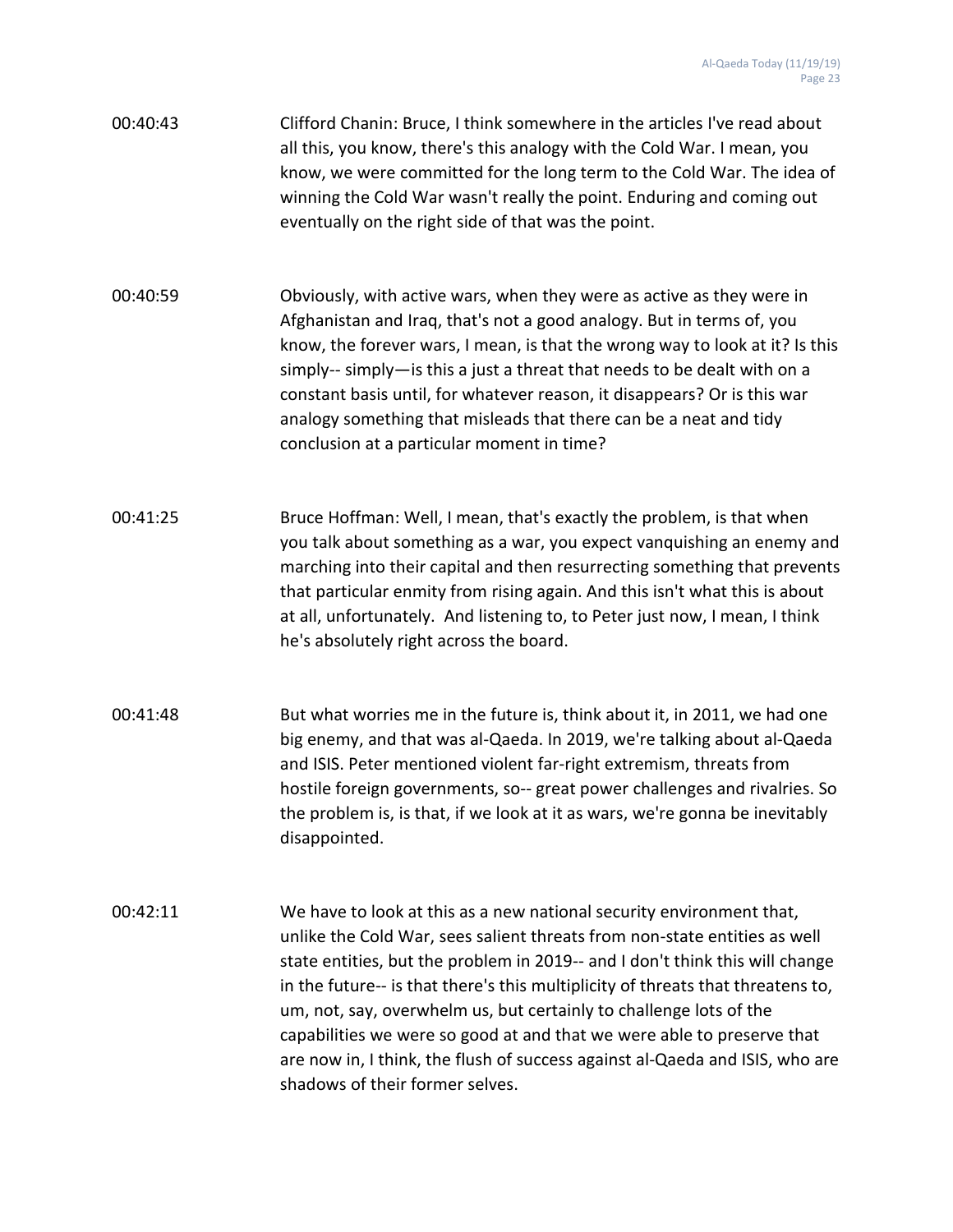| 00:42:42 | Of that there's no doubt. But just as Peter was saying, is throttling back |
|----------|----------------------------------------------------------------------------|
|          | on exactly the initiatives and the policies and the practices that         |
|          | accounted for that diminishment of these groups, while we're distracted    |
|          | by many other challenges and threats.                                      |

Clifford Chanin: Mary, you dealt both with the terrorism issue and the cyber issue in the FBI, now moved in the private sector, where cyber is the main focus of your work. I mean, how do these things combine? We're talking about multi-threats at the same time.

00:43:13 There's a question, I suppose, is whether our society or any society can actually maintain enough focus in enough directions to protect itself. But do you see... Obviously, there's cyberterrorism. But how do you see these threats combining in the current environment?

> Mary E. Galligan: Combining, I think, building off of what Peter said to a point where, where do you put your resources? So when you look at the cyber footprint, it is so easy to do so much more damage with very few... very few effort.

- 00:43:45 So the resources it takes to defend against that are astronomical, right? They're just, especially in a country like ours, where it is a free and open internet. So you're looking at-- there's a threat to the economic system, there's a threat to the financial systems from, as Bruce was saying, both nation-state... And then cyberterrorism is not at the point where people thought it would be three or four years ago. It's about... it's more about, will the nation-state, will the tools that they use for cyber offense get into the hands of some of these terrorist groups, and then what will they do with them?
- 00:44:22 So in summary, in the cyber threat, there is a detente between nationstates of, "You turn my lights off, I'm gonna turn your lights off." But when you walk, move into the cyber terrorism realm, or you move into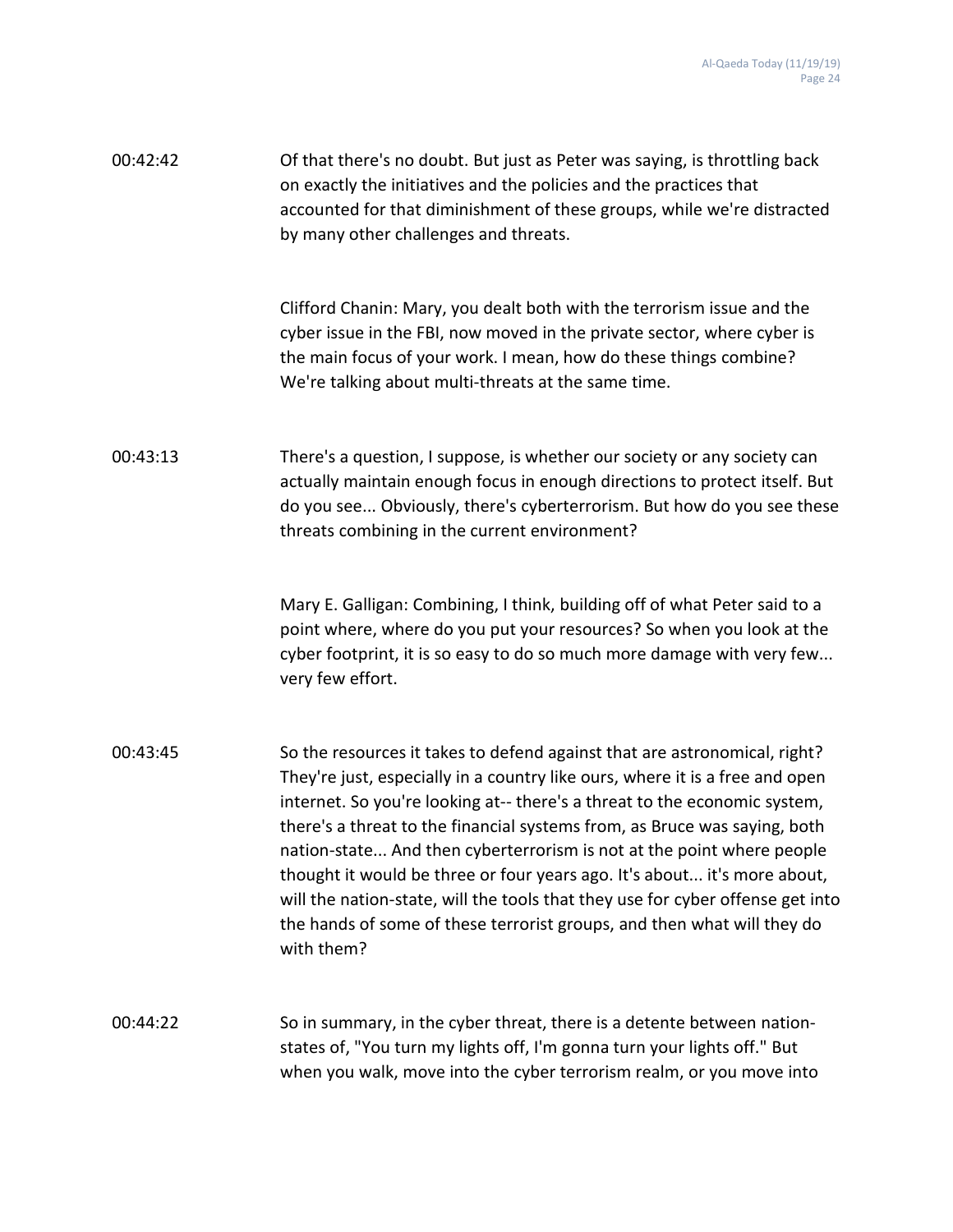some extremist group, they get their hands on those tools, then I think our resources in the United States are beyond stretched for that threat.

00:44:45 Clifford Chanin: Let me ask the others to comment exactly on that, in terms of the threat posed by al-Qaeda or ISIS or any permutation of that form, are they still focused on the individual physical violence of the attack? Or are they looking now in the direction that Mary had set, just this vulnerability that is systemic, rather than necessarily killing a certain number of people in a certain number-- in a certain number of places?

00:45:12 Peter Bergen: You know, they're, they're not-- I don't think they have great capabilities in this, in this sphere. I mean, there is a sort of Moore's Law here that over time, maybe they will. But I wanted to return just briefly to what Bruce was saying.

> Part of the problem we always had with what happened on 9/11 was how to describe what actions we were going to take. And there was a debate, whether it was a war or whether it was something else. And we ended up with a war metaphor.

- 00:45:34 The problem about wars is that you win them. And there's a surrender ceremony. But this is not like that. And so what we have to be, we have to get away from this word "win," and talk about "managing." Now, as a political matter, it's not very heroic to say we're managing something, and we're... rather than winning. But that's really what is what we're doing, if we're being honest about ourselves, and I think we've managed this problem pretty well.
- 00:45:58 If we had this conversation collectively in 2002, then I said, "In the next 17 years, there will not be another terrorist attack of any... from a foreign terrorist organization in New York City, or indeed the rest of the United States," that would have seemed like a crazy thing to say, but that's what has actually happened. And so we have managed. The point is, we have to need-- we need to continue managing this.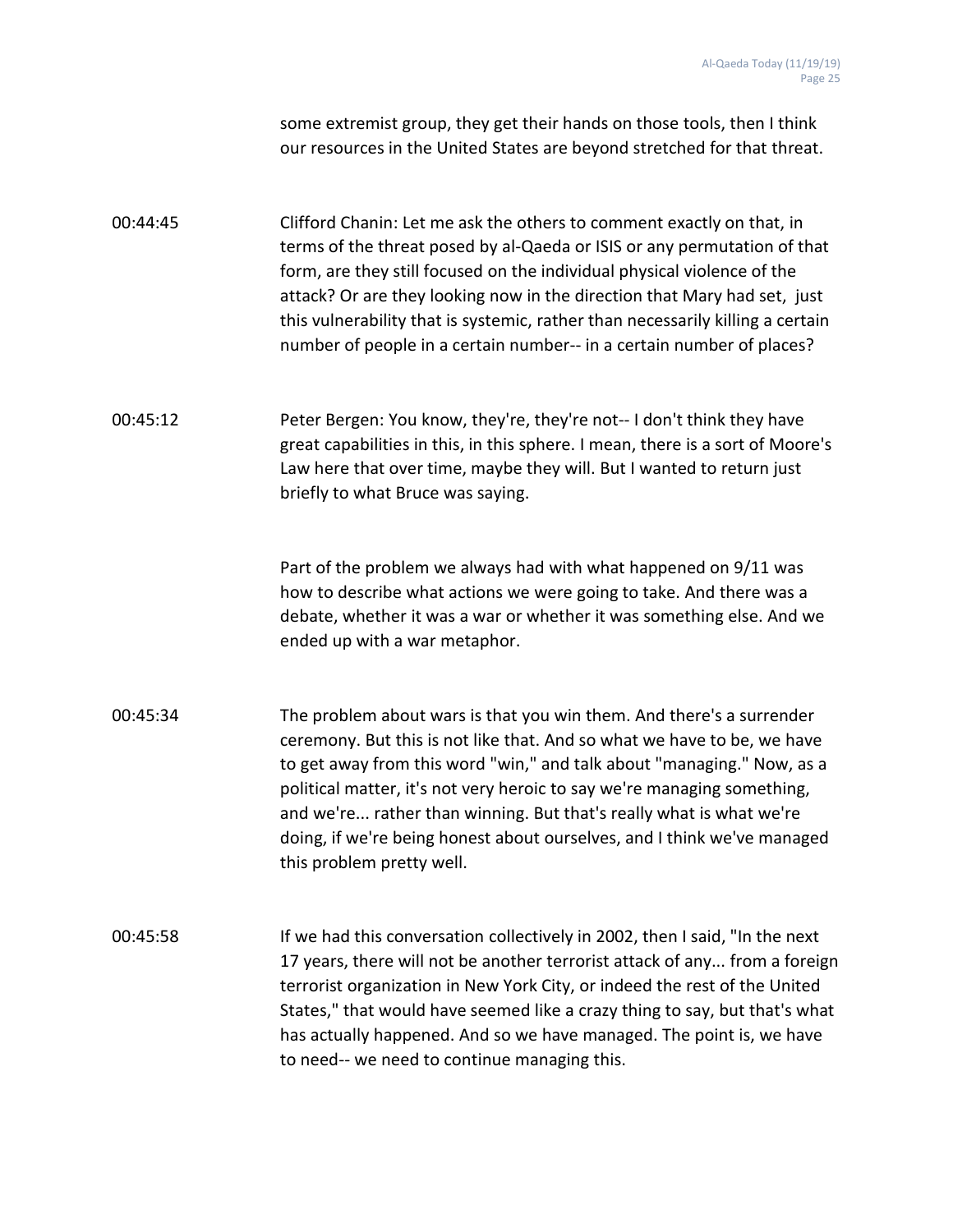| 00:46:20 | Mark Stout: Just a couple of quick thoughts. And I'm, I'm far from a cyber    |
|----------|-------------------------------------------------------------------------------|
|          | expert. I guess I also am not, like Peter, not super-worried about the        |
|          | prospect of cyber terrorism by individuals or small groups. I mean, if you    |
|          | look even just among nation-states, there's definitely some that are in       |
|          | the top tier of being able to, to do all sorts of really horrible things, and |
|          | then there are others who are sort of, you know, elsewhere. And then          |
|          | there's countries that are really not seriously in the game at all, and then  |
|          | there's, you know, all the non-state actors that exist below that, um, uh     |
|          | So I'm not super-worried about it.                                            |

- 00:46:54 I'm sure we'll see terrorists do bad things with cyber capabilities, but I'm... In the scale of things, you know, the threats, it doesn't really bother me, looking forward. I guess, just to comment on this question of war, though. Um, I would argue that it's a... maybe not uniquely, but it's particularly an American idea that wars have beginnings and they have ends. Right? That's, that's our, uh, national conceit, right?
- 00:47:20 For, you know, a variety of reasons, Americans like to believe we are either at war or we are not, and there's no sort of in-between part. That is not the way all countries in the world see things. Um, uh... there's all sorts of examples. But... And I do think that we... and I don't know, you can take this as a good thing, or you can take it as a bad thing. (chuckling): We're evolving from that, I think. Right? And we're, we're... That evolution is still not complete.
- 00:47:49 But I think this, you know, discussion of this phrase that you yourself used, "the forever war," which you hear a lot, is, you know, maybe a step or two in the direction of Americans coming to grip with, grips with the fact that, that was a reasonably good construct-- you're either at war or you're not-- for the American sort of polity in the industrial age, against large nation-states, but doesn't... sort of doesn't really correspond to the way the world really works anymore. To the extent that it ever did.
- 00:48:17 Bruce Hoffman: Well, let me say one thing about this war, and then I want to talk about the cyber threat. I mean, that's what 9/11 changed. I mean, terrorism is a fixture of our national security posture now, and it's never going to change. And for exactly the reasons that terrorism doesn't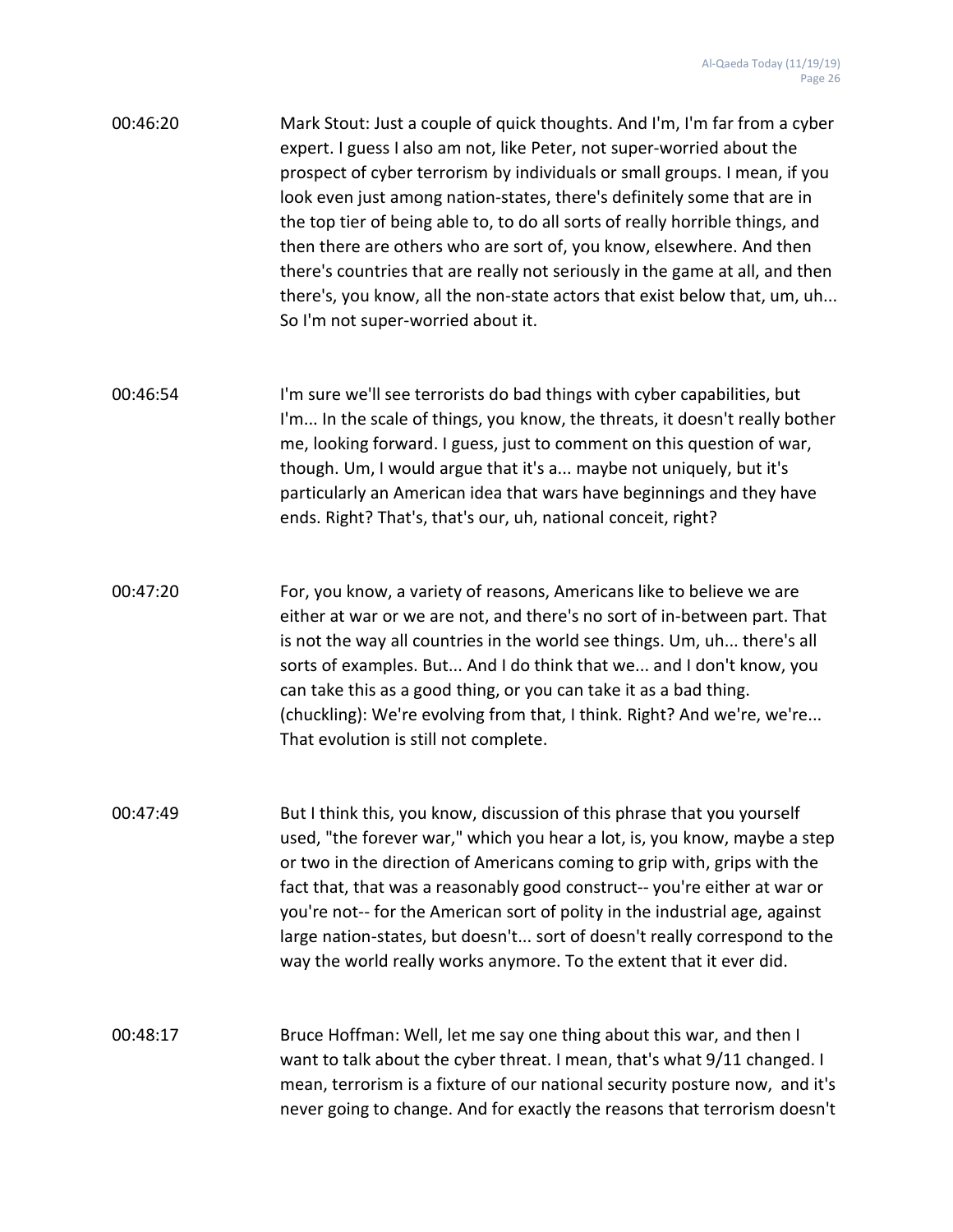occur in a vacuum. It feeds off of what's occurring in society. In the information revolution, the digital revolution, the social media has facilitated and enabled terrorism in unimaginable ways.

00:48:41 I mean, that's ISIS's rise. But that's exactly the point that... What Mary was saying made me think, and yet there's another threat that illustrates the diversity of the challenges out there. When it's, when you have a terrorist group that's married to a state sponsor, like Hezbollah or the Iranian Revolutionary Guard Corps-- which is part of the state-- but Hezbollah is exactly the kind of terrorist group that does, that does very much embrace cyber warfare, cyber terrorism, is extremely skilled at it- and the reason is, of course, it's fronted and supported by the resources and assets of a state.

00:49:16 Whereas I would say ISIS and al-Qaeda, the digital realm is more useful for them as a soapbox or a vehicle to continue to publicize themselves and their causes, and attempt to radicalize individuals and attract support.

> Clifford Chanin: You know, it occurs to me, it may be a little late to be asking this question. But, you know, we put together this exhibition, and... You know, to some degree or other, we take people behind the scenes and, um, have people who don't speak about this normally speaking about it.

00:49:46 And, you know, I think from our point of view, this serves a valuable education function. We're in the middle of this war. This was a major event, the bin Laden raid I'm talking about, in response to 9/11, but also it exposes the way the agencies, the military, think about this problem and act in it. But am I delusional in thinking that, you know, in putting this exhibition together, and you're all part of it...

(others laugh)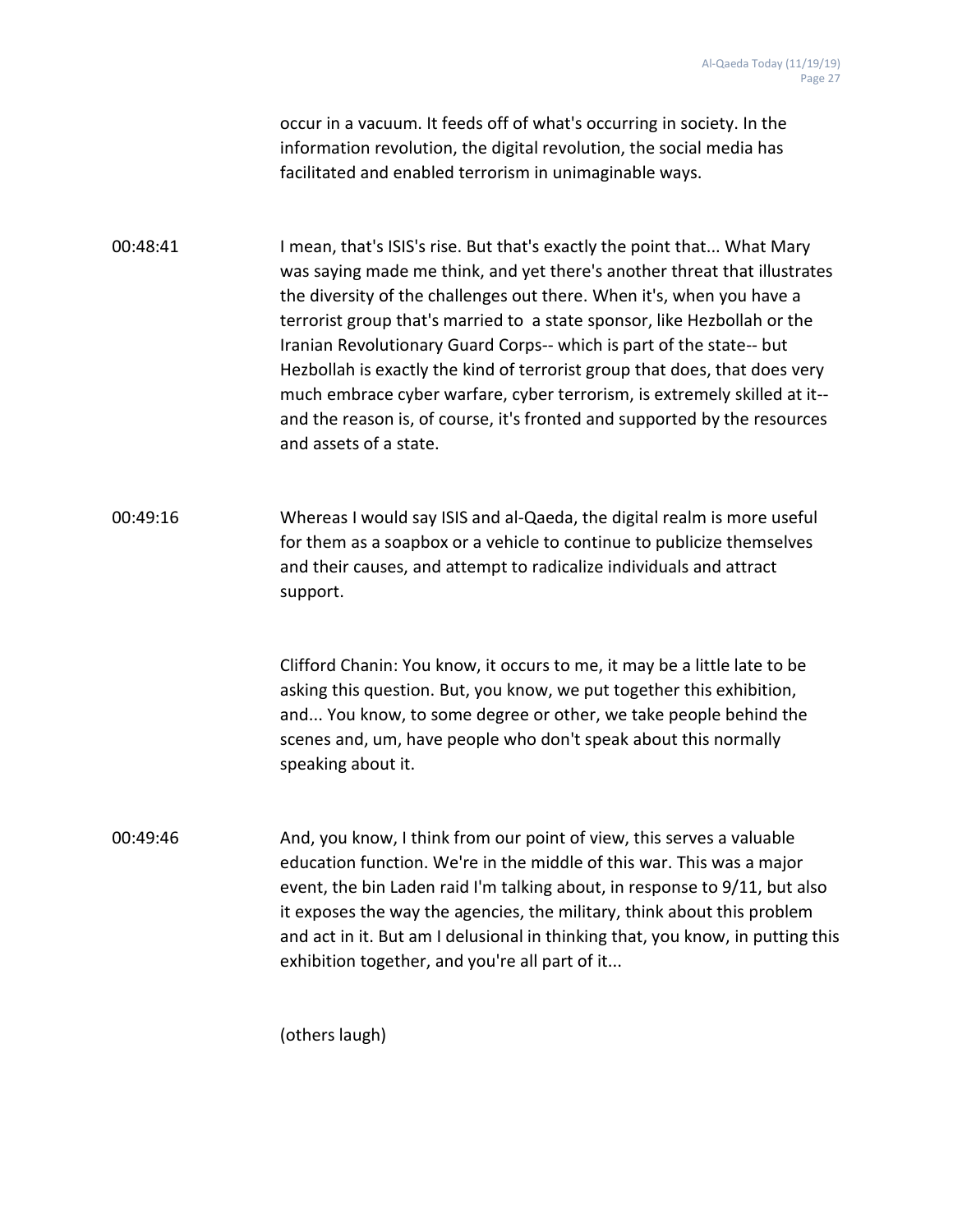Clifford Chanin: We're all delusional.

Mark Stout: Are we all deluded? Yeah.

00:50:10 Clifford Chanin: You know, is there, is there a broader purpose served here in helping people understand what the stakes are, the risks, and how these things are done? Because it's really quite remarkable when you actually get, you know, any insight into that.

> Peter Bergen: Of course, and, you know, secrecy is in service of policy. It is another policy in itself. And so when President Obama announced the raid, made some comments about it, I mean, hey, he can declassify whatever he wants, and President Trump did the same thing with the Baghdadi raid.

00:50:38 But I mean, at the end of the day, American taxpayers pay a lot of money for this enterprise, and if one of the kind of chief goals is achieved, understanding a little bit about it that doesn't reveal, you know, anything that shouldn't be revealed is, I think, a very reasonable and important exercise.

Clifford Chanin: Mary, do we have the approval of the FBI?

(all laugh)

Mary E. Galligan: I cannot speak on behalf of the FBI, but...

(others laughing)

00:51:02 Mary E. Galligan: Um, no. Um, I absolutely think that it does good, and because, especially in the environment that we're in right now, where it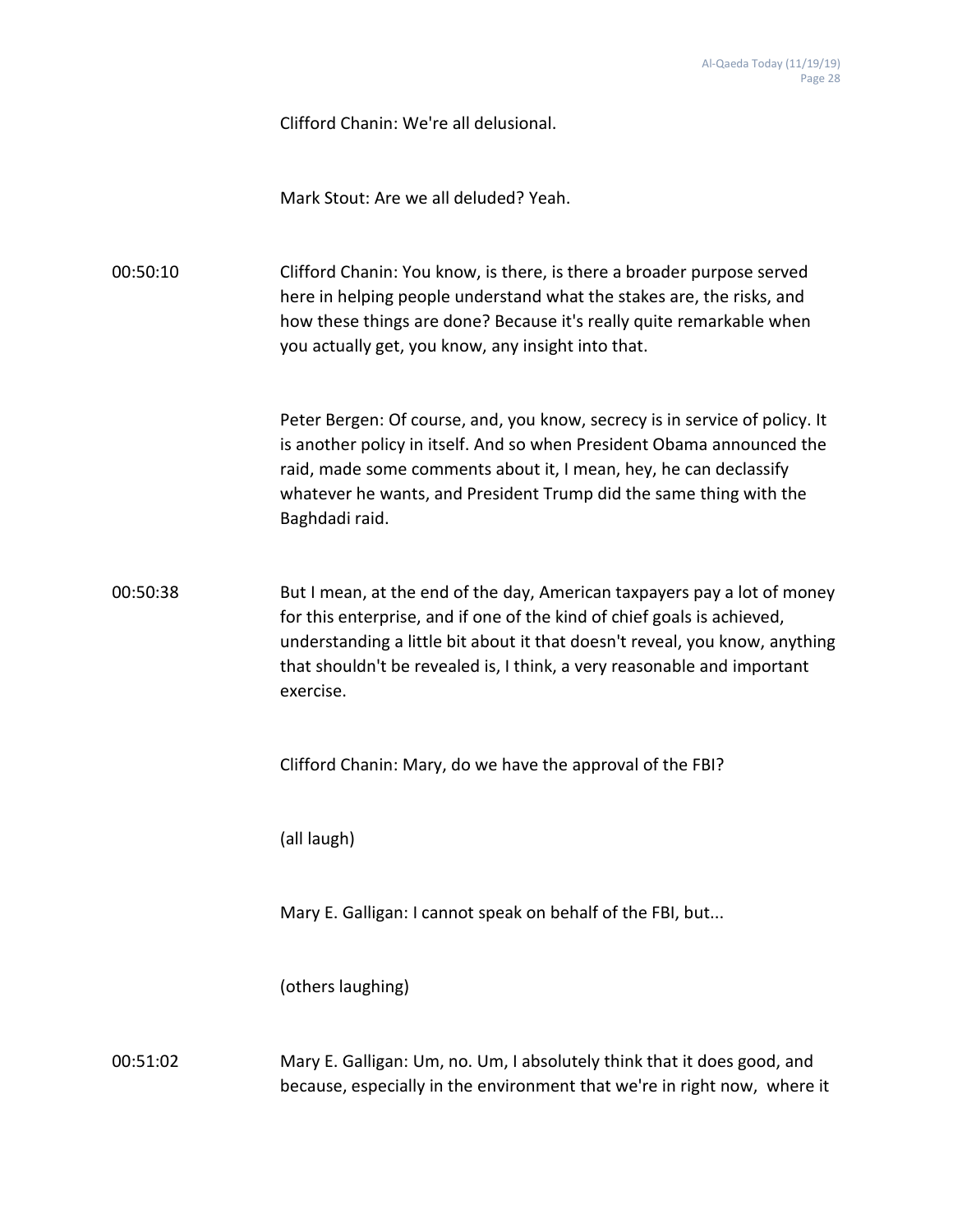| is so easy to criticize the intelligence community, the FBI, law       |
|------------------------------------------------------------------------|
| enforcement, pick whatever noun you want, for people to be able to see |
| what it really took, why did it take ten years, what the intelligence  |
| community is about working together                                    |

00:51:25 I think there's one part of the exhibit that shows it very well, where there is the circle of the military doing the raids and then coming back with this material-- hard drives, pocket litter, papers-- and the analyst taking it and breaking it down into data, and then the agents using it to interview people to start that circle again.

> And I think Admiral McRaven says at some point in the exhibit about how that cycle just kept reiterating itself. People need to appreciate that, and the amount of effort and sacrifice that goes into "managing" or winning the war, whichever phrase we want to use, that, the threat that we have.

- 00:52:08 Clifford Chanin: Let me ask Bruce and Mark, because, you know, your work studying this over years, and each of you, at one point or another, coming in and out of this a little bit in terms of the agencies that do this, but, you know, they are not going to give away their secrets. But are they served or not by the public knowing better-- not the details of what they do, but what they actually do in a large-picture sense?
- 00:52:32 Bruce Hoffman: Well, I think, absolutely. I think it's, it's-- it's also, particularly at this moment in time, it's such an important testament to the sacrifice and the determination and dedication and loyalty of people in federal law enforcement, from the intelligence agencies, and the military, and that we should never take that for granted and never devalue it. And that's, I think, what the exhibit very clearly and very persuasively and importantly demonstrates.
- 00:52:56 Mark Stout: I completely agree. I mean, as a former intelligence officer who is now an intelligence historian, and as the guy who used to be the historian at the International Spy Museum, I do think that some degree of openness and public discussion about these things are good. There are, the U.S. intelligence community and our friends and partners have many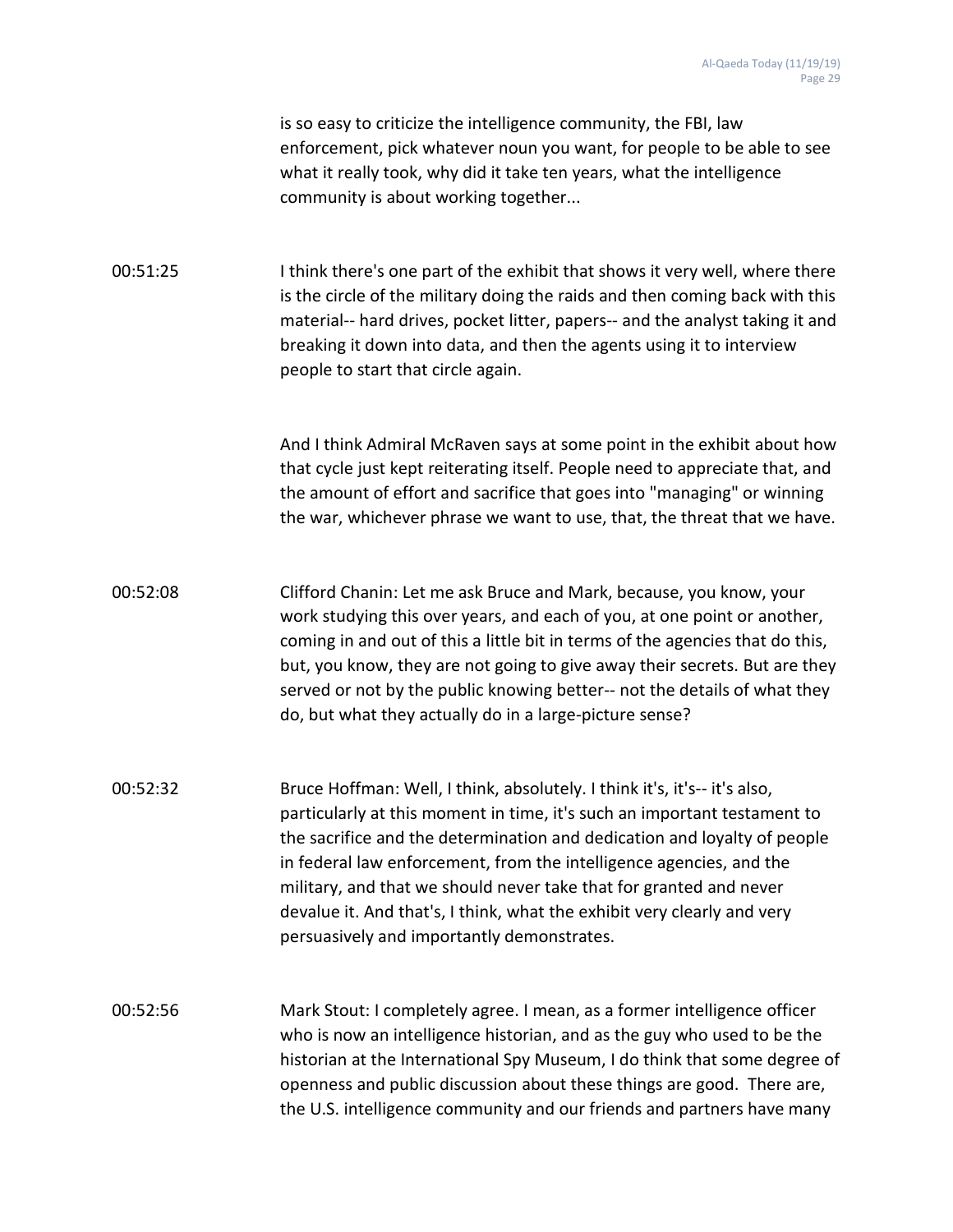secrets that should remain secret, secrets that are secret for a good reason. And we are all benefiting from the fact that those secrets are staying secret.

00:53:24 That said, um, however, if the answer is silence, right? If the answer is always, "No comment," then you leave an information vacuum, and that vacuum will be filled. And that vacuum will be largely filled by people who don't know what they're talking about.

> And some of those people are going to imagine, or just simply knowingly falsely assert things that are flat-out dangerous and wrong. In part, you know, some of that vacuum will be filled by the Russians. The Russians talk about the U.S. intelligence community. Would you rather have them be the loudest voice, the biggest megaphone on the block?

- 00:54:03 Or have, you know, the U.S. intelligence community speaking out for itself? Now, so I think it's, I think it's an easy question. None of this should be taken as saying that I think the U.S. intelligence community is or should be immune from criticism. Lord knows they make mistakes. They make mistakes every day. If this were a classified discussion, I could tell you about a couple that I personally made. And, you know, from time to time, they do things I don't approve of.
- 00:54:28 But also, you know, so, I'm taking it all into account, and also just finally, I guess I'd say that in, in some sense, you know, openness, at least in terms of-- certainly in terms of malfeasance-- is a good disinfectant. So I'm, within, within, you know, reasonable bounds, I'm a big fan of, you know, having informed public discussion about how the intelligence community does what it does and why it does what it does.
- 00:54:52 Clifford Chanin: You know, it's a curious thing, and having been on the receiving end of back-and-forth with some of the agencies in terms of what we could get or couldn't get, or, did we know what we could get or couldn't get? I mean, it's... it is a house of mirrors in some way.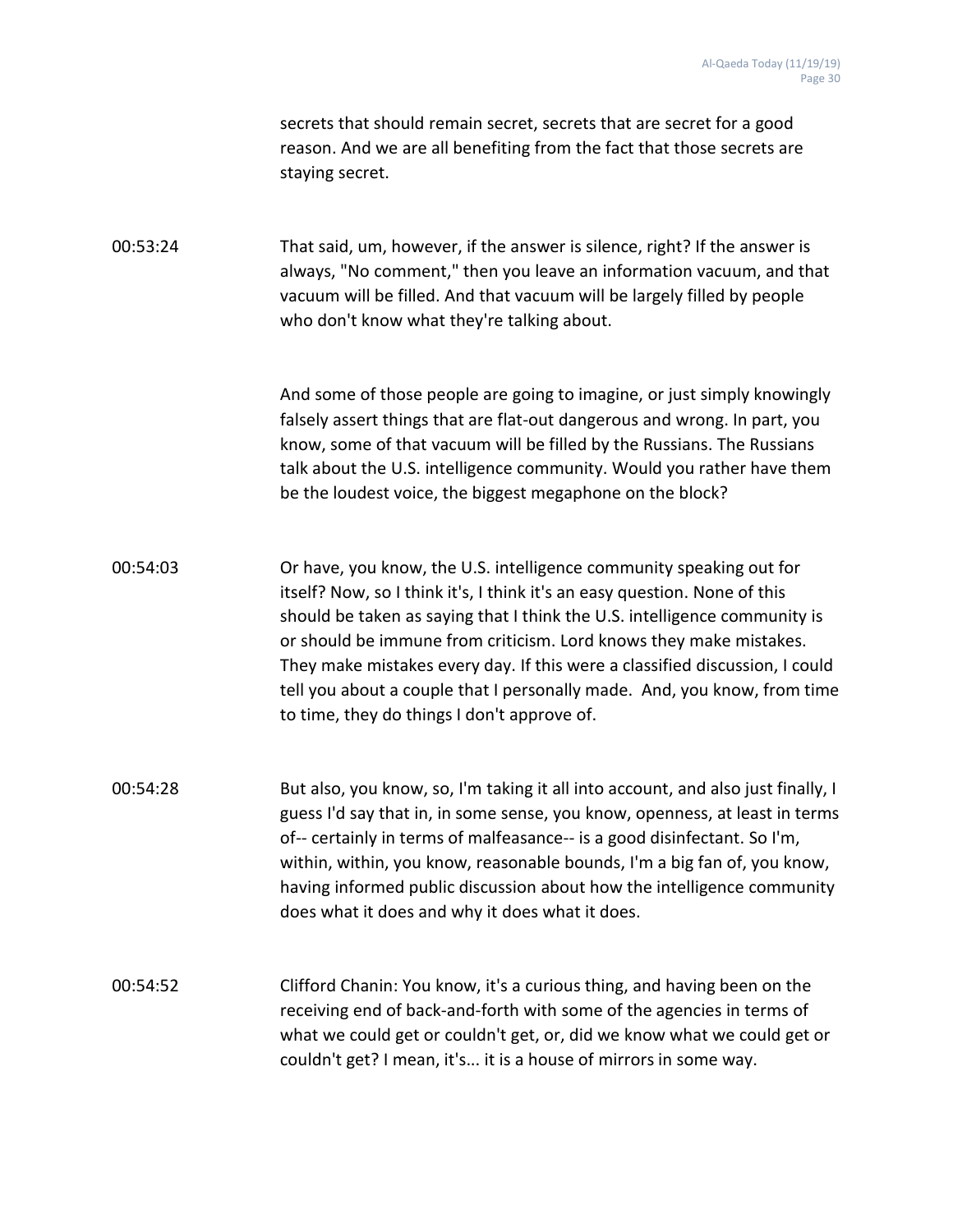|          | But, you know, Peter, you live in this world, too, in terms of trying to get<br>things and, you know, bringing them into the public view. I mean, I think<br>the agencies seem to be thinking differently about this than they might<br>have done in a pre-9/11 time or ten years ago, whenever it was.                                                                                                                                                                                                                                          |
|----------|--------------------------------------------------------------------------------------------------------------------------------------------------------------------------------------------------------------------------------------------------------------------------------------------------------------------------------------------------------------------------------------------------------------------------------------------------------------------------------------------------------------------------------------------------|
| 00:55:19 | Peter Bergen: We didn't publicly acknowledge we had a drone program<br>for a long time. President Obama first acknowledged it in 2012. We didn't<br>publicly acknowledge that Joint Special Operations Command existed<br>until relatively recently, again. Somebody was live-tweeting the raid. We<br>live in a very different kind of information environment, and it's it's<br>different, and the idea that you can just say nothing is, it's not persuasive.                                                                                 |
|          | Clifford Chanin: Mary, your thoughts on just how inside these, FBI or<br>other agencies, you know, they, the shift in, you know, going forward<br>publicly in ways that might not have been the case before?                                                                                                                                                                                                                                                                                                                                     |
| 00:55:53 | Mary E. Galligan: I know I'm very biased, Cliff, after 25 years in the FBI,<br>but I believe that anything that helps the American people understand<br>what the FBI does, the C.I.A. does, is beneficial to all of us. And if it helps<br>the morale inside any of those agencies, then I'm all for it. But I agree<br>that in today's day and age, somebody will fill that vacuum, to Mark's<br>point. And I think it's better that it's a, it's a place with the reputation of<br>the 9/11 Museum, or it's the intelligence community itself. |
| 00:56:25 | But there's that integrity of the display that you put together over a<br>three-year period. When people go through it downstairs, the thought<br>that went into it, I think that does the intelligence community and the FBI<br>very well. So thank you for that.                                                                                                                                                                                                                                                                               |
|          | Clifford Chanin: Yep. I think, on that note, let's see if we can take a<br>question or two from the audience, our vast audience this evening. Right<br>there. You're gonna have to wait for a mic to get to you. Just hold on a<br>second.                                                                                                                                                                                                                                                                                                       |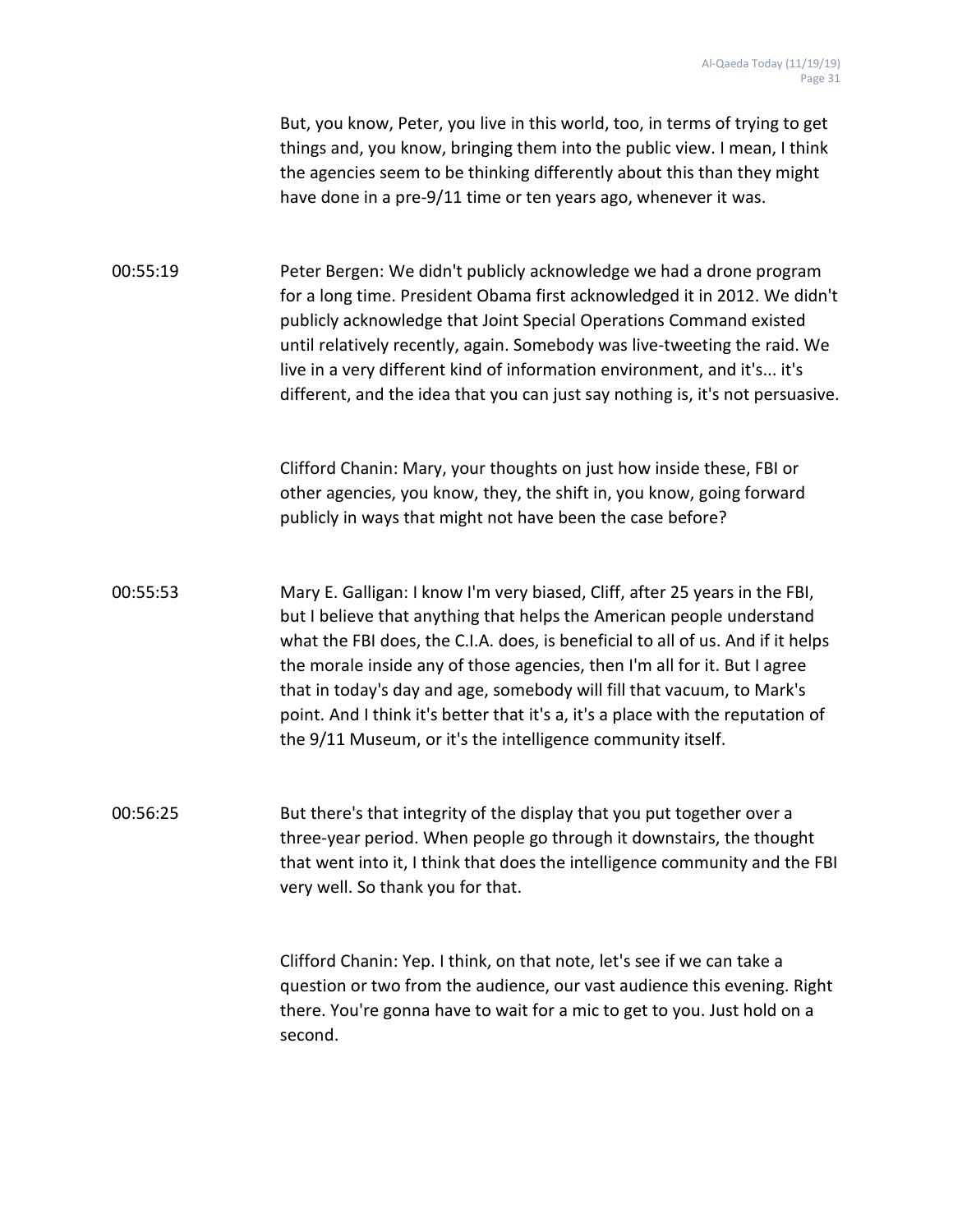| 00:57:00 | Audience Member: Hi, thank you so much for sharing all of your insights  |
|----------|--------------------------------------------------------------------------|
|          | this evening. I guess where I'm going from and going back to some of the |
|          | comments that you made earlier. You talk about how the death of bin      |
|          | Laden could bring al-Qaeda and ISIS back together, and that Do you       |
|          | have the thought that some of that could be them responding to the       |
|          | death of bin Laden, much like we responded to the 9/11 events, where it  |
|          | was basically unifying fractured elements, and as another factor from    |
|          | that, with the multiplicity of effects and the threats being bolstered,  |
|          | could that also be another result from the attack?                       |

00:57:39 And then thinking about what is maybe bolstering the terrorist side of the house, what can anybody do to sort of help counteract that effect? Like, are there things that we can do as citizens when, as other individuals, that can help to mitigate this? Because this isn't a fight that should just be reliant on the intelligence community, the military, and that, this is a worldwide fight, so to speak. So what are some of those tactics that we could maybe start to employ or consider doing?

Clifford Chanin: Bruce?

- 00:58:12 Bruce Hoffman: You've asked us some very good questions. I think, to answer the first part, whether it was bin Laden or al-Baghdadi, the problem is that this, this terrorist enterprise is larger than one individual, and there'll always be someone willing to step up to it, which I think means that we always have to be eternally vigilant, especially in the 21st century, because, as I said, that's, I think, one unfortunate repercussion from the 9/11 attacks we still deal with, is that terrorism intruded upon America's serenity, as it were, in a way that hadn't happened since, since December 7, 1941.
- 00:58:48 Uh, I think that as citizens, what I go back to is, is, you know, certainly not overreacting to terrorism. Put it into proportion. I think Peter has given a very good example of that, is that we don't want to look at our enemies as somehow these, you know, monsters that are unassailable. And that's what's very important about the exhibit, is, it showed that no one should ever underestimate the determination, the resiliency, and the strength of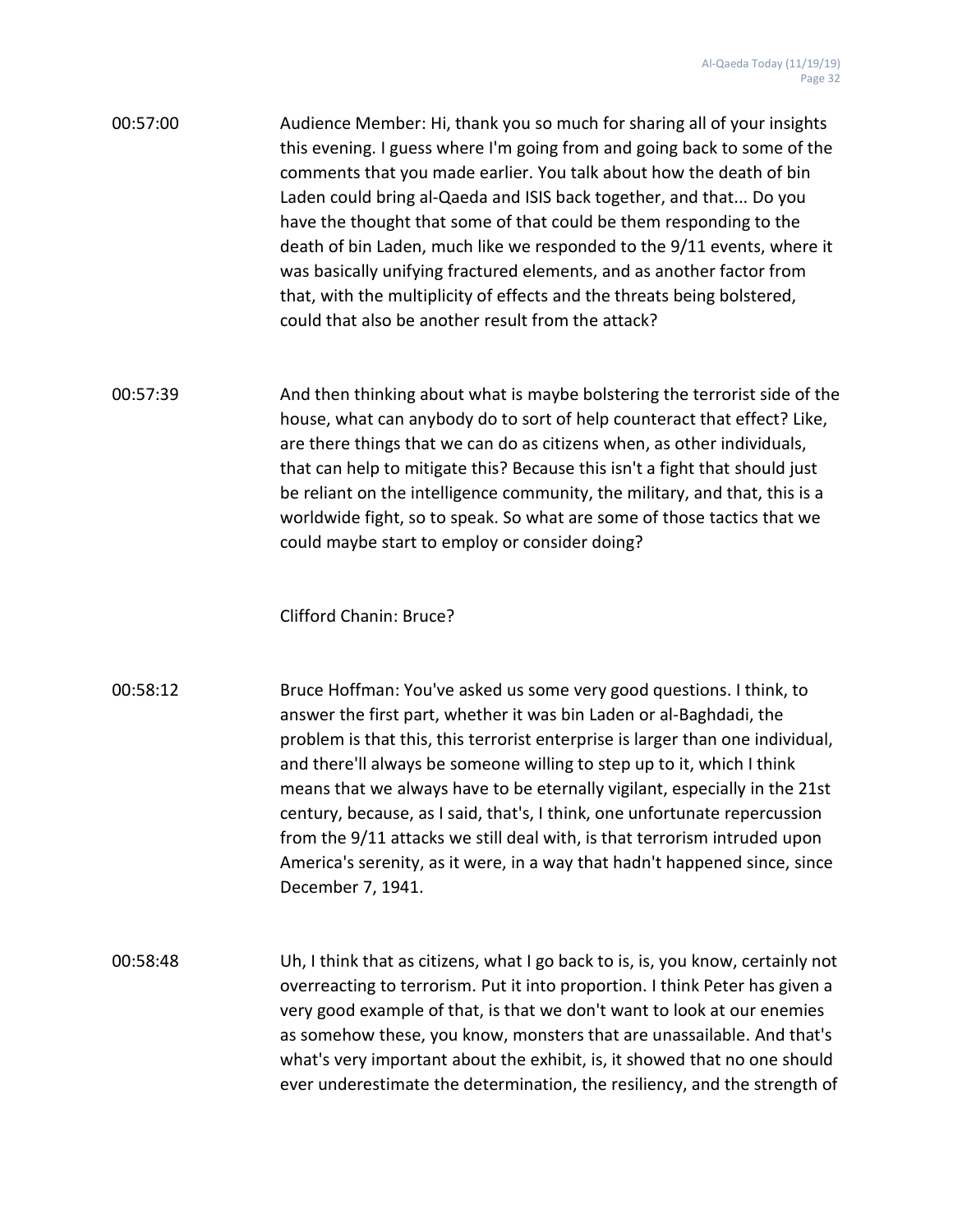the United States, and by the same token, I think that means that we have to put terrorism in perspective, in context.

00:59:19 I agree completely with Peter, and I'm generally a pessimist on most of these things, having studied terrorism for so long. But I think the likelihood of a terrorist group ever perpetrating something along the lines of 9/11 because of the successes and because of the progress we've made in countering terrorism, is very low. So we have to keep that in proportion when we see terrorist incidents today.

00:59:39 And a lot of that, I think, involves us not having this expectation that we have to take precipitous action immediately that may have counterproductive effects. What we often forget is that terrorism is a strategy of provocation. It's trying to provoke the terrorists' opponents to do things that the terrorists hope will play into their narrative, will feed their efforts at recruitment and finance. And we have to be smarter than the terrorists.

01:00:02 And I think that comes from an informed population and citizenry that isn't driven to embrace, let's say, a feel-good kinetic response when actually a longer-term strategic response would be much more effective.

Clifford Chanin: Want to go?

Peter Bergen: The FBI did a very interesting study of the number of terrorism cases, and they found that the people who know most about a case are peers, the people who know the second-most are family, and the who people know the third-most are authority figures, and the people who know the least are strangers.

01:00:33 But the strangers are the most likely to drop a dime, the authority figures are slightly more likely to, the family members are somewhat unlikely to, and the peers, who actually know the most, are the least likely to come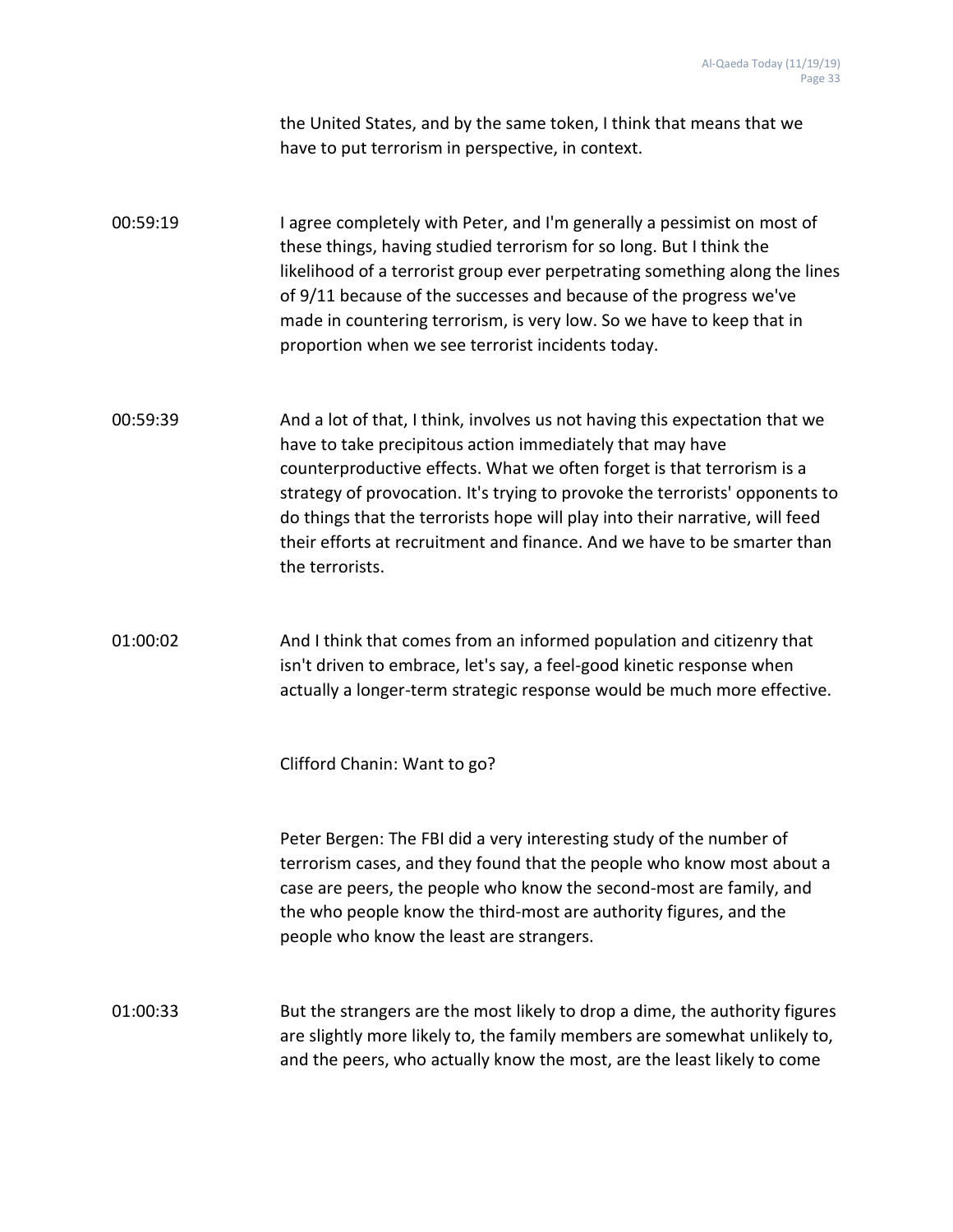forward. So if you're thinking about-- that has very important policy implications, and this is true of school shootings, as well.

01:00:53 Basically, you're trying to get peers to come forward. And I'm not a policymaker, but since we know this as a fact, any kind of policy needs to be constructed around the idea that you have to get peers to come forward, which is not an easy thing, particularly if they themselves may have been involved in the crime in some shape or form. But that is the policy that would stop terrorism the most effectively, at least domestically.

> Clifford Chanin: Take another question. The gentleman there.Just wait- yep, just wait. Ruth is right there with the mic.

01:01:23 Audience Member: Thank you all for being here. A question for Peter Bergen and the whole panel. Mr. Bergen, you interviewed bin Laden in the early 2000s or late '90s. And obviously, we can't fight the war on terror in an ad hominem manner. But do you remember his, portions of his personality, that stuck with you, and...

01:01:52 Peter Bergen: Well, he reminded me a tiny bit of Cliff. (laughter)

Clifford Chanin: I am definitely retiring now. Thank you and good night.

Peter Bergen: No, he was a very serious guy. I mean, you know, just, the people around him were very serious...

Mary E. Galligan: And smart.

(laughter)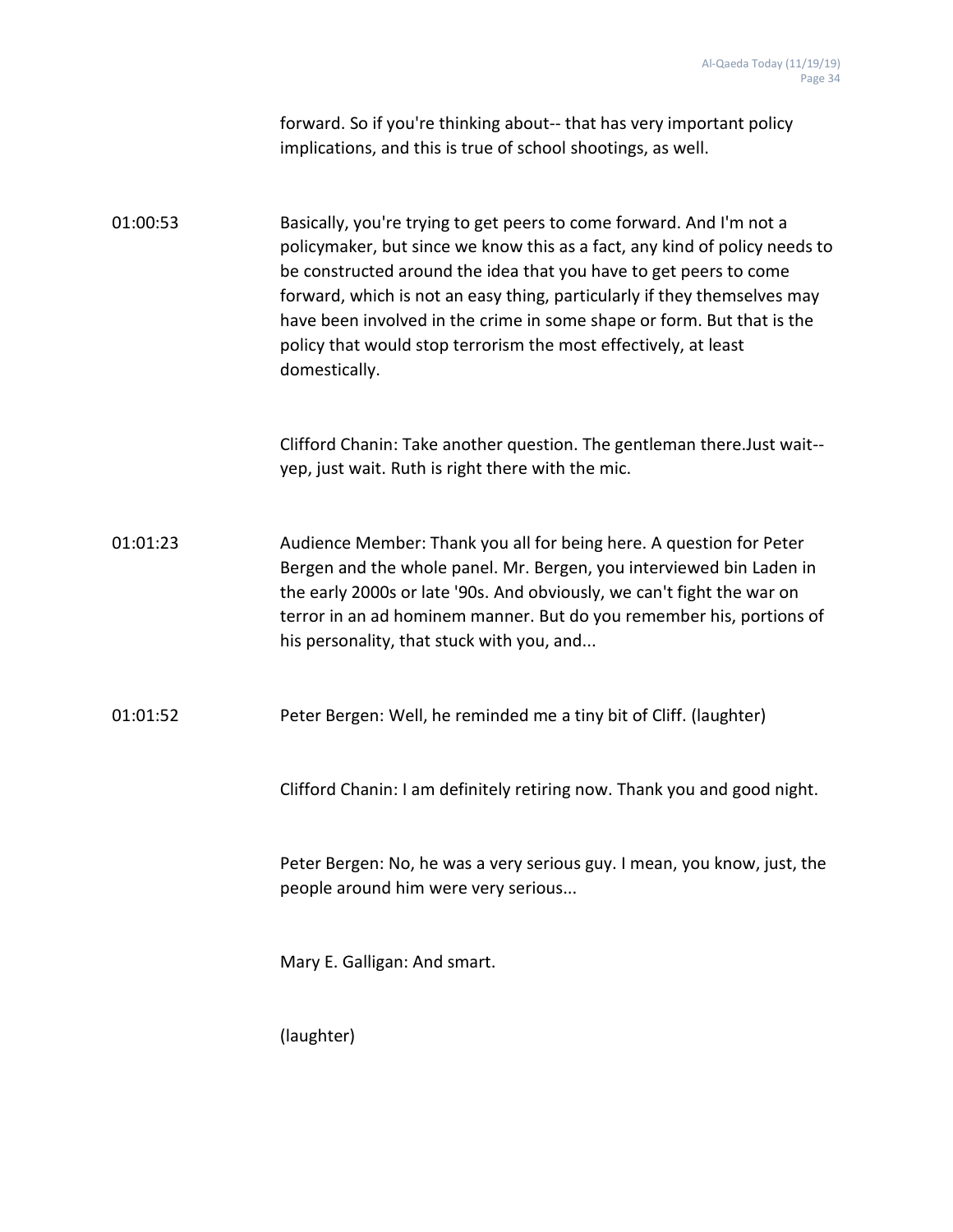## Clifford Chanin: Let's go in that direction.

Peter Bergen: But it's very hard to explain why the French army were at the gates of Moscow in 1812 without Napoleon. Explaining the Holocaust without Hitler is quite hard, also. Explaining 9/11 without bin Laden is not... He ran this al-Qaeda as a dictatorship. There were people inside the organization who said this might be a bad idea, think about the blowback, and think about, or it might be against Islam.

- 01:02:34 So in fact, I think, you know, Mark correctly said, we tend to put a person and characterize a conflict. But in many of the conflicts, that's true. I mean, people make... people in leadership positions and terrorist organizations, they're not running a democracy. They are in charge, and in bin Laden's case, he was in charge.
- 01:02:53 He had a set of ideas about us that were extremely naive. He thought we were like the Russians in the '80s in Afghanistan, or he just didn't understand what our likely response was, and, and there was no one around to contradict him. Or if they contradicted him, he didn't take them seriously.

Clifford Chanin: Who else? Gentleman over there. Hang on again for the mic. Griff? Down here.

01:03:23 Audience Member: So you didn't discuss at all the role of religion, and how that motivates people, how it motivated bin Laden. And even today, you have religious leadership in Saudi Arabia, in Iran, and that seems to be a very difficult situation, because that seems to help these groups recruit and eventually radicalize. So, how do you see... how do you see going forward with this whole discussion without talking about religious conflict?

Peter Bergen: That is another hour.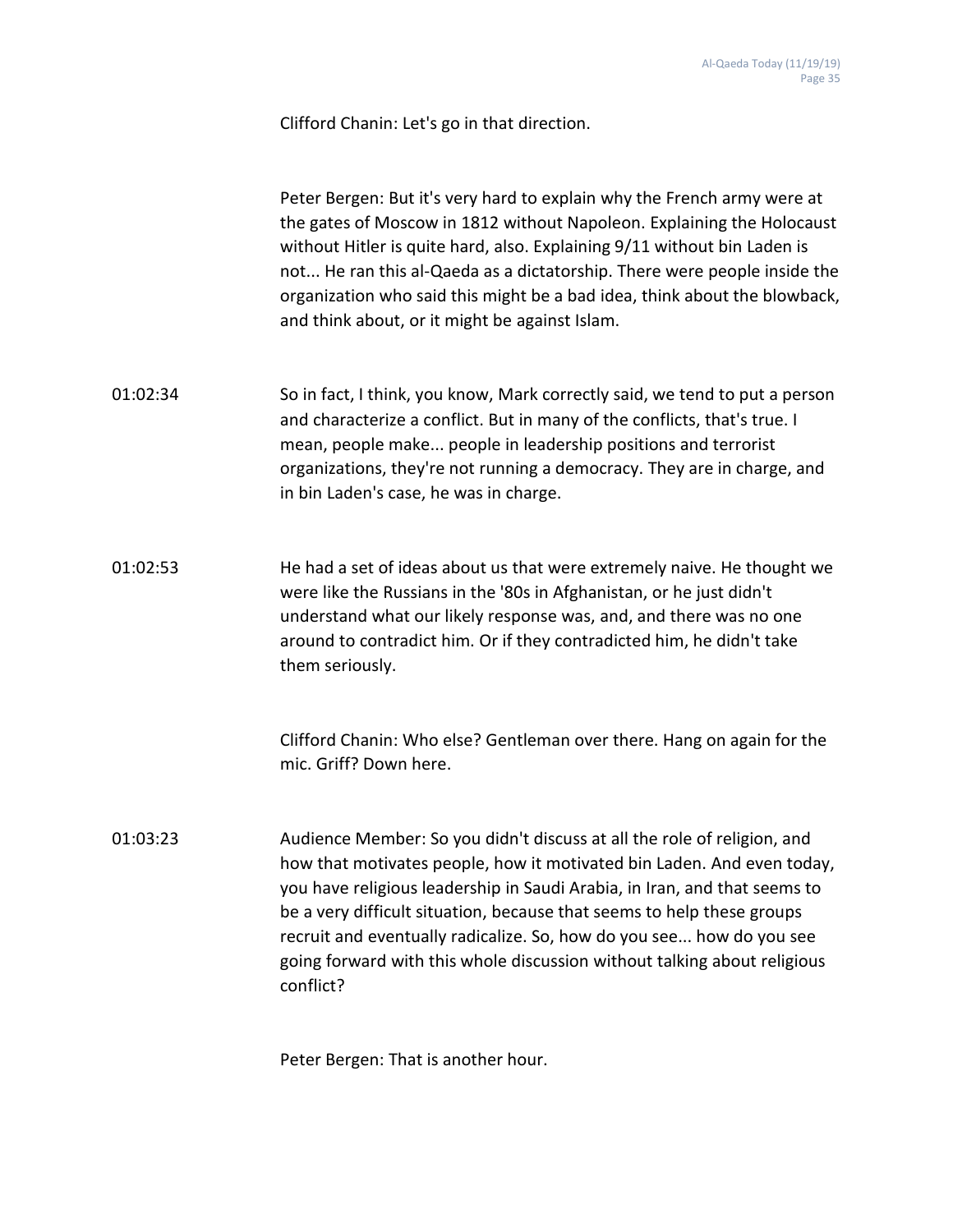(laughter)

Mary E. Galligan: We have to come back for another session.

Clifford Chanin: We've got one panel here. Take a break, come back in an hour.

01:04:09 Bruce Hoffman: Well, there is... there is a brief answer, and it's a very good, a very good question. I mean, this is why I would argue that terrorism is a fixture of 21st-century security, because you're up against... If you are up against adversaries that see this struggle as in any way divinely ordained, it goes beyond one individual, a mere mortal, who may be their leader. It goes beyond something that is prosecuted to their death, but there's an expectation that their progeny, or that their kith and kin will carry on the struggle.

01:04:39 And it-- and this is also why I think it's so dangerous to look at it as a, as a war, because we're talking about people that feel driven to violence and are perfectly adept at justifying and legitimizing it using theological texts and treatises, and where there are clerics involved that are encouraging them to do so. Which means that there's no easy answer there, because how do you convince someone who has this visceral, this visceral attitude that they are serving whatever deity is commanding them to commit this violence?

01:05:08 How do you deter them from this path? It's why I've always been very suspicious of what... Deradicalization. I think you could perhaps disengage people from terrorism, but how do you, how do you deradicalize? How do you convince someone to change their entire mindset or worldview? That's a, a much more formidable challenge.

## 01:05:25 Mark Stout: Two other quick thoughts. There is a debate out there, and I'm blissfully, blissfully unencumbered by an opinion on the answer, but there is a debate out there in the terrorism studies literature on ideology,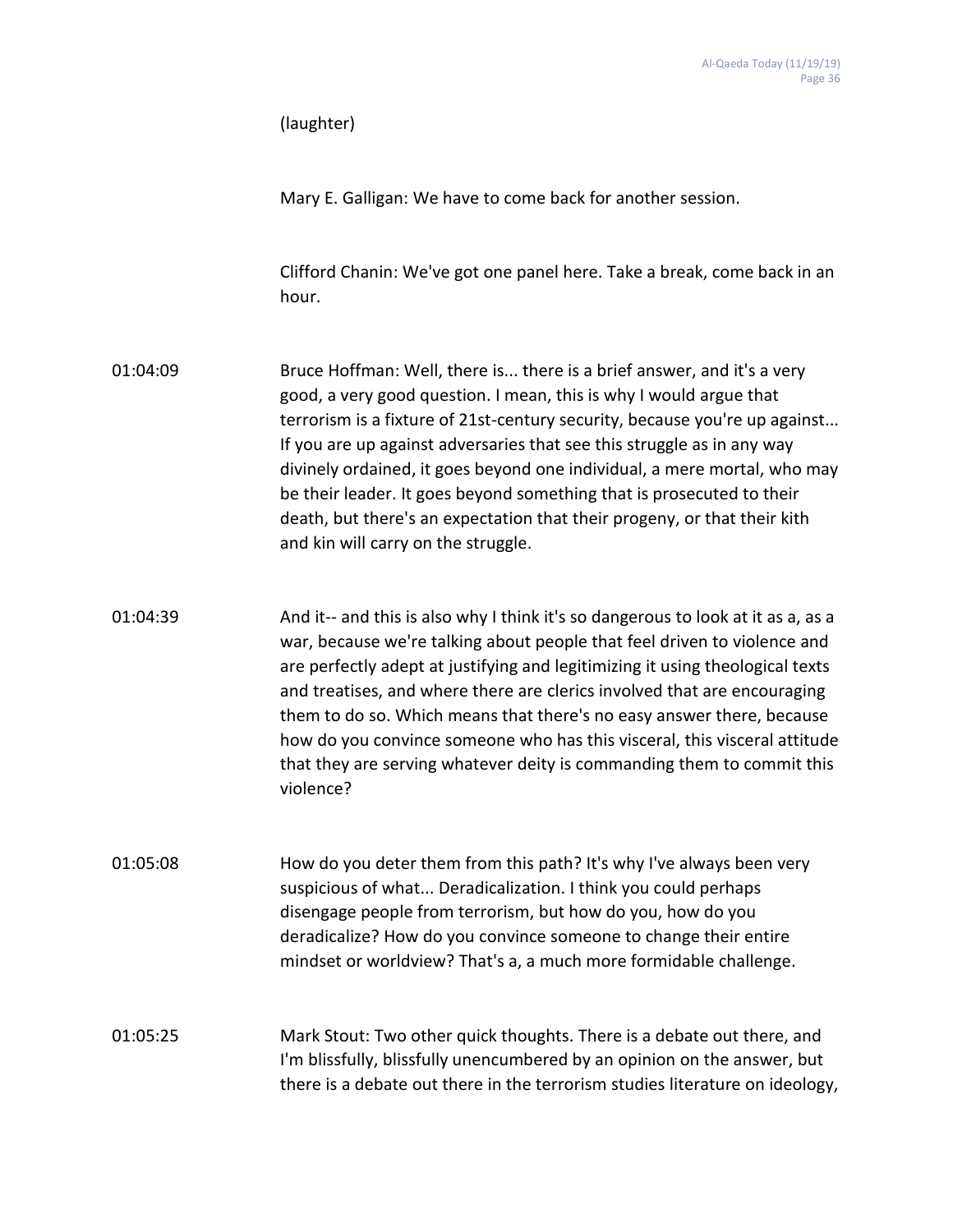to include religion, and the role that it plays in terrorism, and whether, you know, violent ideologies lead to terrorism or whether people who were inclined to engage in violence go sort of shopping for the ideology that will, you know, allow them to psychologically justify it.

01:05:54 That's one point, the other thing I'd say is, with, very specifically to al-Qaeda-- I know much less about ISIS-- but with regard to al-Qaeda, what you see when you look at what they... what they say to each other, or have said to each other, there is, year in and year out, just consistent disappointment with the extent to which their message is catching on, or, rather, not catching on with other Muslims.

01:06:21 They're just tremendously disappointed all of the time, like, "We've got the true version of Islam. Why is no one listening to us? Why aren't people following it?" Right? And I say that, then, to suggest that I do believe that religion is an important part of this particular terrorism problem that we've largely been talking about, and has been of many others and will be in the future. But it's really important to approach those discussions with some finesse of exactly what are we talking about and exactly what are we not talking about. Um, uh, so, yeah, I'll just leave that there.

Clifford Chanin: We won't talk about it.

01:06:59 Peter Bergen: You know, on the right, there is a kind of view that... I mean, sort of, that this is all about Islam. And then liberals say, "Well, it's got nothing to do with religion." And of course, both are wrong in the sense that yes, this has something to do with religion. I mean, just as the Crusades had something to do with Christianity, but-- there's a huge but- if you actually start looking into these individual cases, the kind of work that Mary did, I mean, the more you know about this cases, particularly domestic terrorism cases in the United States, where there's usually a very good court record, a lot of these guys are... you know, they're, as Mark said, they're grievance-shopping, and they're finding an ideology that kind of lets them be a hero in their own story.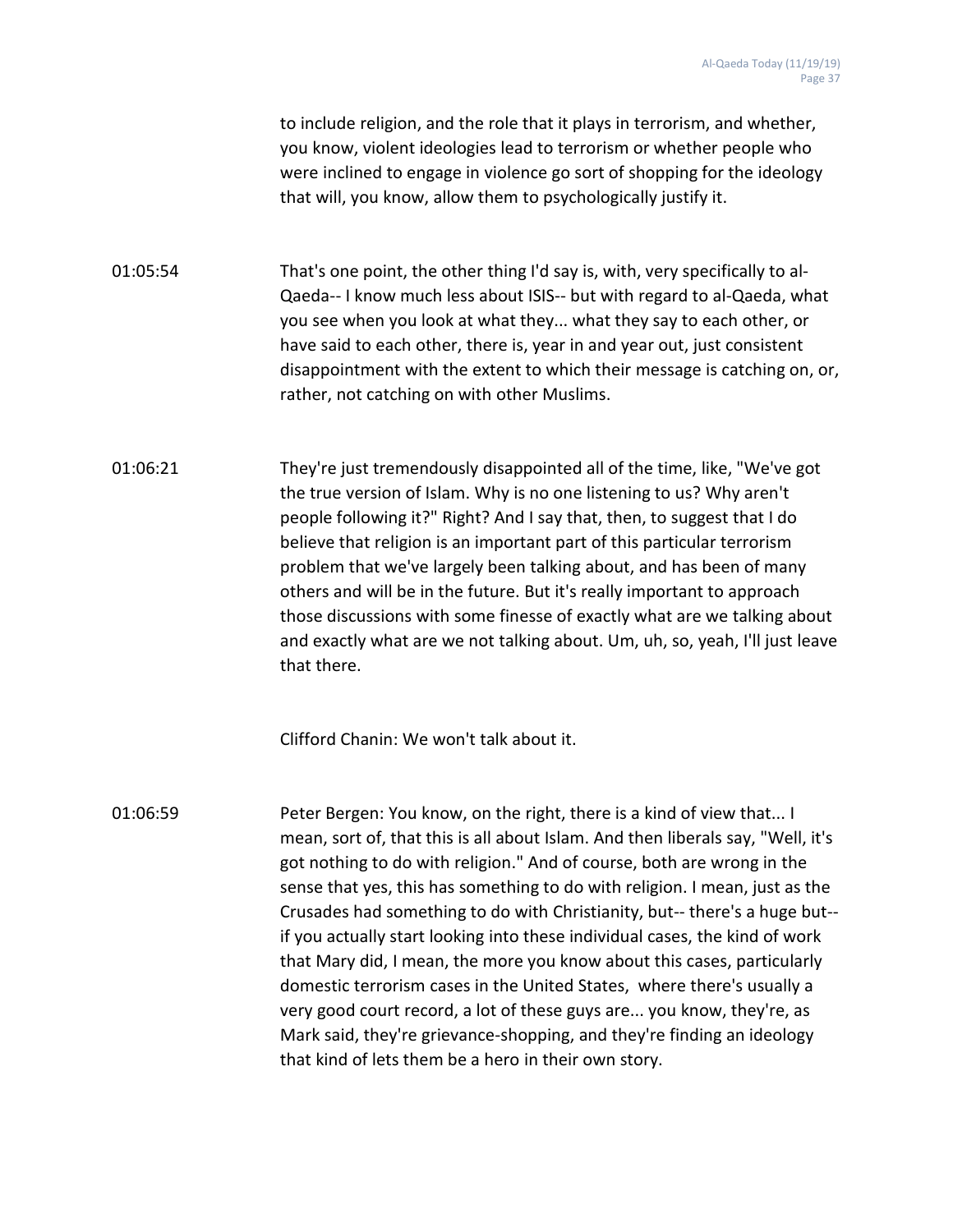| 01:07:34 | And usually they're a zero-- Omar Mateen, for instance, who killed 49          |
|----------|--------------------------------------------------------------------------------|
|          | people in Orlando. You know, he dreamed of being an NYPD cop, he had           |
|          | that T-shirt with the NYPD slogan. He failed to get into the New York          |
|          | Police Academy twice. He took further with Hezbollah and then al-Qaeda         |
|          | and then ISIS, and, you know, basically, this was a way of turning his         |
|          | totally, total failure in life into some kind of heroic story in his own mind. |
|          | Is that about religion? No, it's about his personal failures.                  |

01:08:01 So the more you know about these cases, often you find that somebody's grievance-shopping, finding an ideology that kind of justifies the violence they plan to do, whether they're right-wing or jihadis.

> Clifford Chanin: Mary, is that—I mean, going to your experience in how the FBI looks at it, I mean, the people who do these things are, are examples of failure, not success, it seems.

Mary E. Galligan: Correct. I'm still hung up, Cliff, on him comparing you to bin Laden.

(laughter)

Clifford Chanin: We, we'll let that slide for a while.

Mary E. Galligan: I will say this, the FBI does not compare you to Osama bin Laden.

Clifford Chanin: That's very good news, Mary.

01:08:34 Mary E. Galligan: Yes, I think all the points that have been made is that you have to look at it as, "Are-- am I shopping around for a belief or an ideology that will justify my feelings, my failure, what I want to do?" And all of that is taken into account when you look at the behavioral aspects